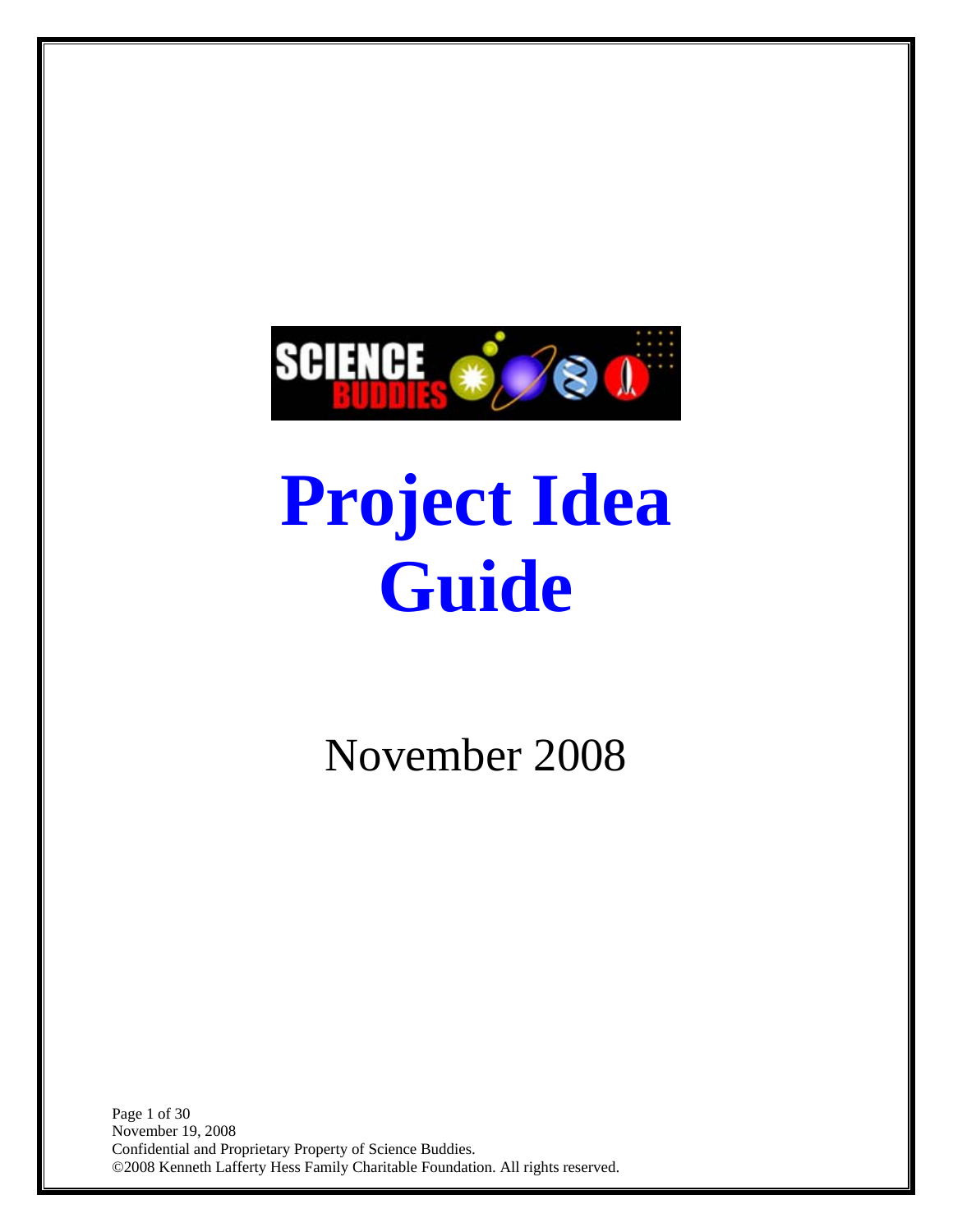#### Dear Volunteer

Welcome to the Science Buddies Project Idea Guide! This guide will help you write creative, consistent, and comprehensive Project Ideas that meet both Science Buddies' and students' high standards. Inside, you will learn how to write a Project Idea from start to finish. Please review each section carefully.

We hope this guide helps you in your quest to create a wonderful Project Idea to serve students and teachers everywhere. Please contact Science Buddies if you have any questions at: [scibuddy@sciencebuddies.org](mailto:scibuddy@sciencebuddies.org).

Sincerely,

The Science Buddies Editorial Team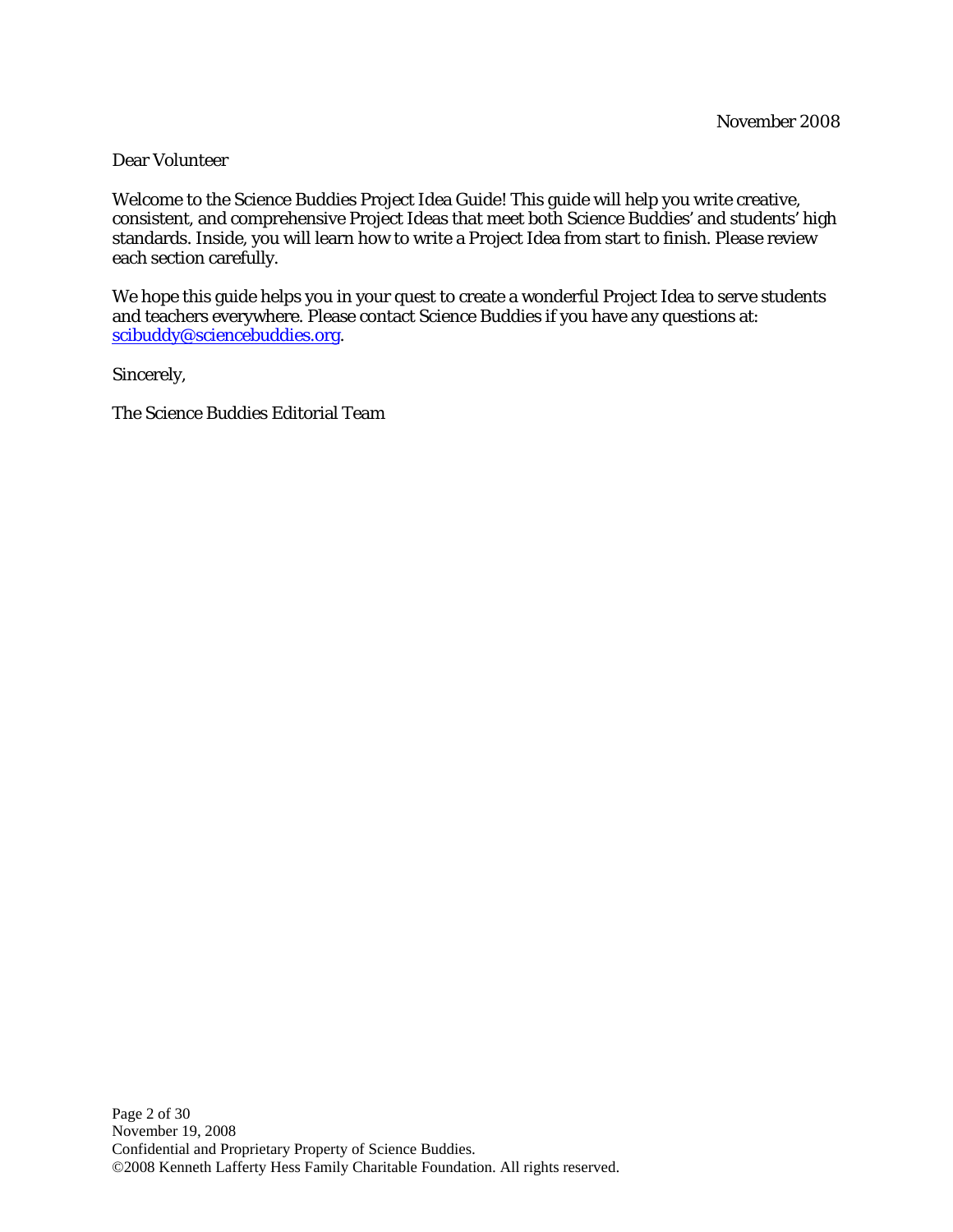## **Table of Contents**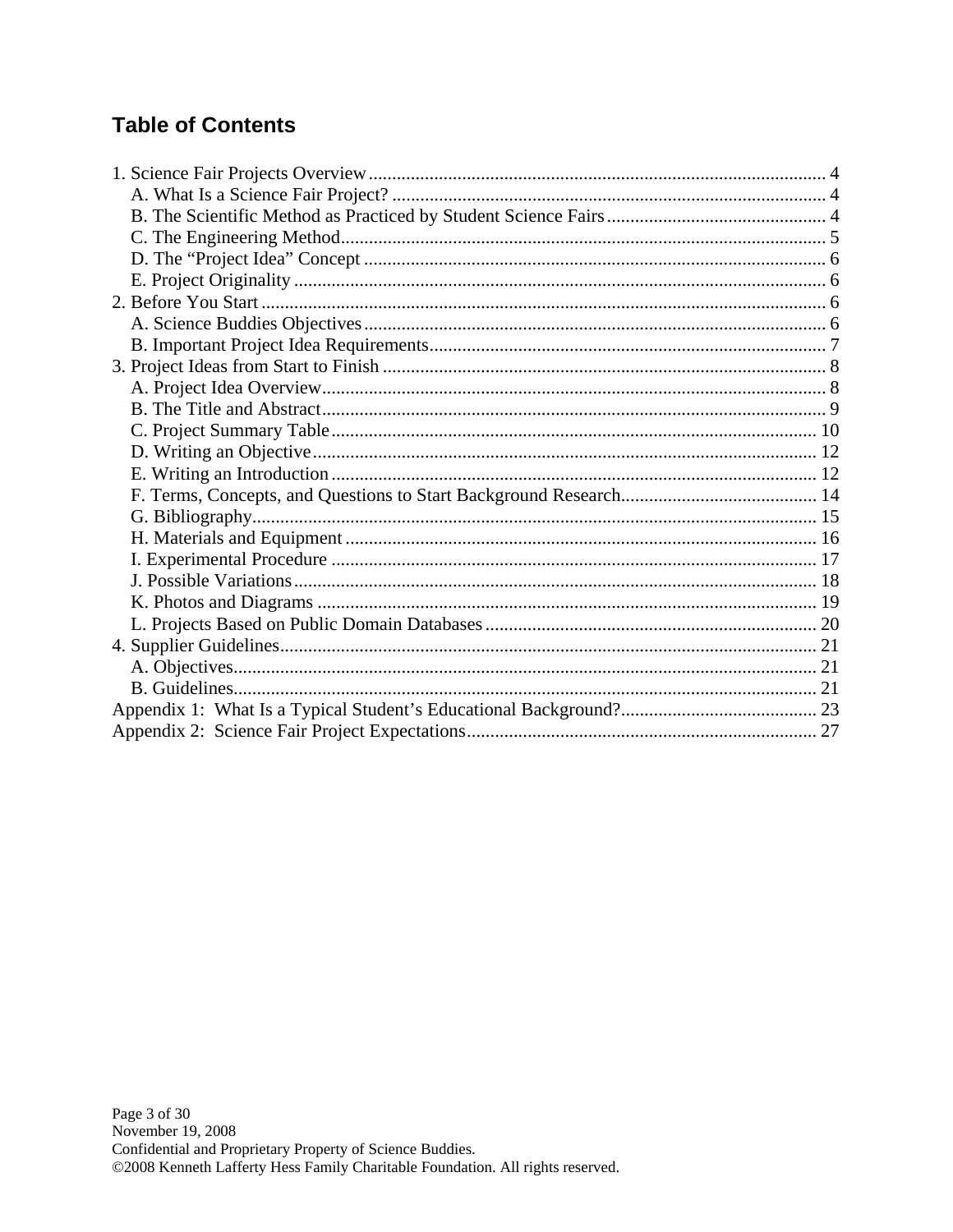# <span id="page-3-0"></span>**1. Science Fair Projects Overview**

## *A. What Is a Science Fair Project?*

Conceptually, a science fair project is very straightforward. A student chooses a scientific question he or she would like to answer. Then, library and Web research on the question gives the student the background information he or she needs to formulate a hypothesis and design an experiment. After writing a report to summarize this research, the student performs the experiment, draws his or her conclusions, and presents the results to teachers and classmates, using a display board. Most students do their projects for a school science fair, but in many cases, students can enter that same project in fairs at the city or county level. This is the first step in competitions that lead up to the international level, where prizes total over \$3,000,000 and the top winners take home \$50,000 scholarships.

## *B. The Scientific Method as Practiced by Student Science Fairs*

Every practicing scientist knows that "real science" occurs in many different ways, and engineering projects follow another methodology entirely (more on this later). Nonetheless, science fair projects traditionally follow a common series of steps. Like most science fairs, Science Buddies advises students to proceed in this fashion:

- 1. **Ask a Question:** What is it that you are trying to find out from your experiment? What are the goals that you are trying to achieve?
- 2. **Prepare a "Library" Research Plan and Bibliography.**
- 3. **Research the Topic:** Investigate what others have already learned about your question. Gather information that will help you perform your experiment.
- 4. **Identify the Independent, Dependent, and Controlled Variables.**
- 5. **Formulate a Hypothesis:** After having thoroughly researched a topic, you should have some prediction about what you think will happen in your experiment. This educated guess concerning the outcome is called your hypothesis. You must state your hypothesis in a way that you can readily measure.
- 6. **Prepare a Materials List and Experimental Procedure:** Now that you have come up with a hypothesis, you need to develop a procedure for testing whether it is true or false. This involves changing one variable and measuring the impact that this change has on other variables. When you are conducting your experiment, you need to make sure that you are only measuring the impact of a single change.
- 7. **Test the Hypothesis by Doing an Experiment:** Scientists run experiments more than once to verify that results are consistent. Each time that you perform your experiment is called a **run** or a **trial**.
- 8. **Analyze the Results:** At this stage, you want to be organizing and analyzing the data that you have collected during the course of your experiment in order to summarize what your experiment has shown you.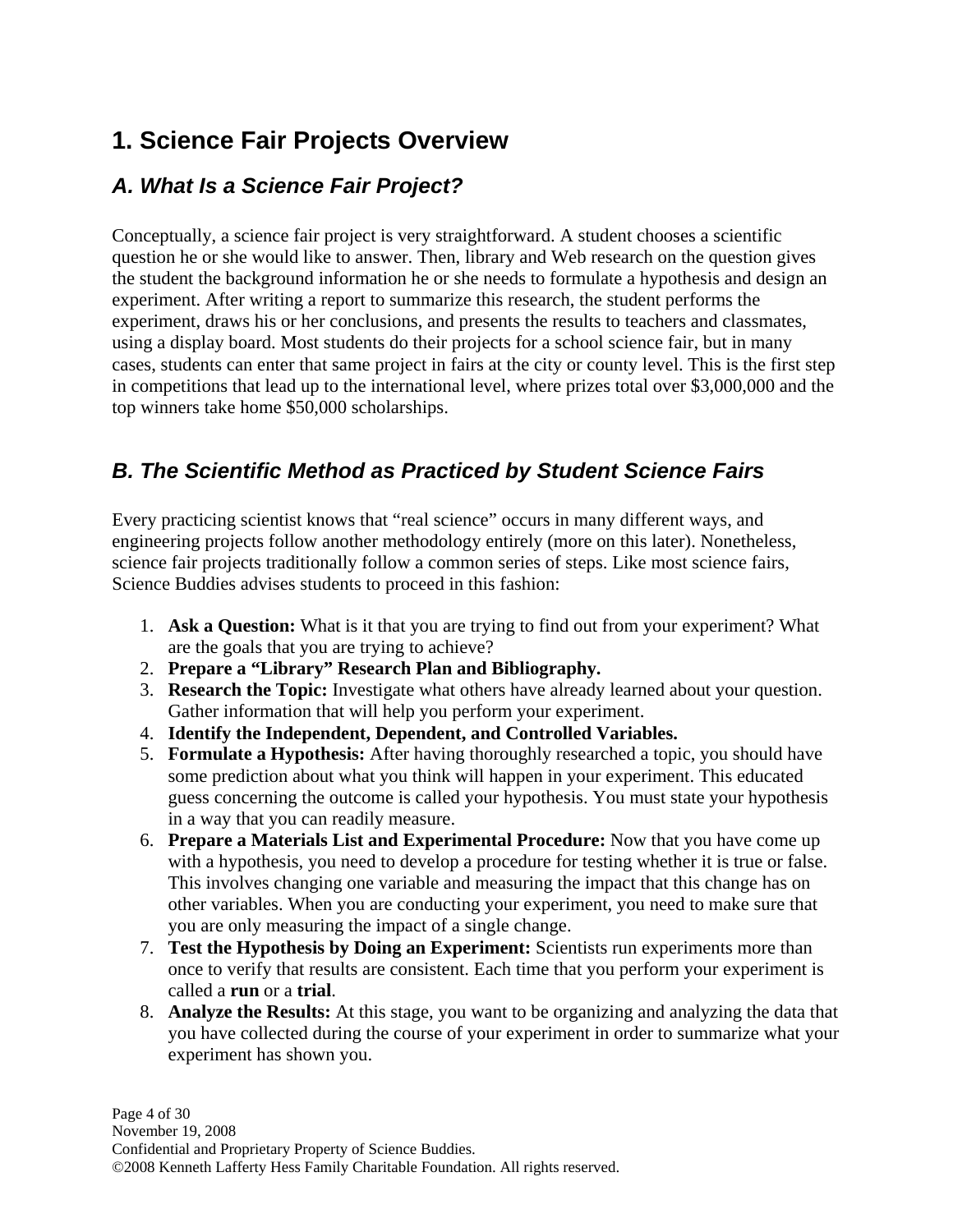- <span id="page-4-0"></span>9. **Draw a Conclusion:** This is your opportunity to explain the meaning of your results. Did your experiment support your hypothesis? Does additional research need to be conducted? How did your experiment address your initial question and purpose?
- 10. **Report Results and Conclusion:** Since you are performing an experiment for the science fair, you will write a report and prepare a display board so that others can share in your discoveries.

It is also important to note what a science fair project is NOT:

- Projects that are merely demonstrations, display collections, and literature searches are generally not acceptable. In order to be considered a science fair project, the student must use the demonstration, collection, or search results, to extract new information not previously known to the student.
- Generally, a project is not an unfocused exploration (even though some "real science" occurs that way).

Any project written up for the Science Buddies website must take into account the above considerations of what a science project is and is not.

## *C. The Engineering Method*

Scientists study how nature works; engineers and computer programmers create new things, such as machines, software, and techniques. Because engineers and computer programmers have different objectives than those of scientists, they follow a different process in their work (see below).

| <b>Traditional Science Fair Project</b> | <b>Typical Engineering Project</b> |
|-----------------------------------------|------------------------------------|
| Ask a question                          | Define a need                      |
| Search literature                       | Search literature                  |
| Formulate a hypothesis, identify        | Establish design criteria          |
| variables                               |                                    |
| Design experiment, establish            | Prepare preliminary designs        |
| procedure                               |                                    |
| Test hypothesis through                 | Build and test a prototype         |
| experimentation                         |                                    |
| Draw conclusions & rerun                | Retest and redesign as necessary   |
| experiments as necessary                |                                    |
| Present results                         | Present results                    |

#### **Comparison of a Scientific Method and the Engineering Method**

Some science fairs have separate engineering categories, and judge engineering projects according to the engineering method. Unfortunately, this is not always the case. Often, an engineering project can be "morphed" into the traditional science fair model by stating a hypothesis in this form: "I hypothesize that I can build an X that does Y."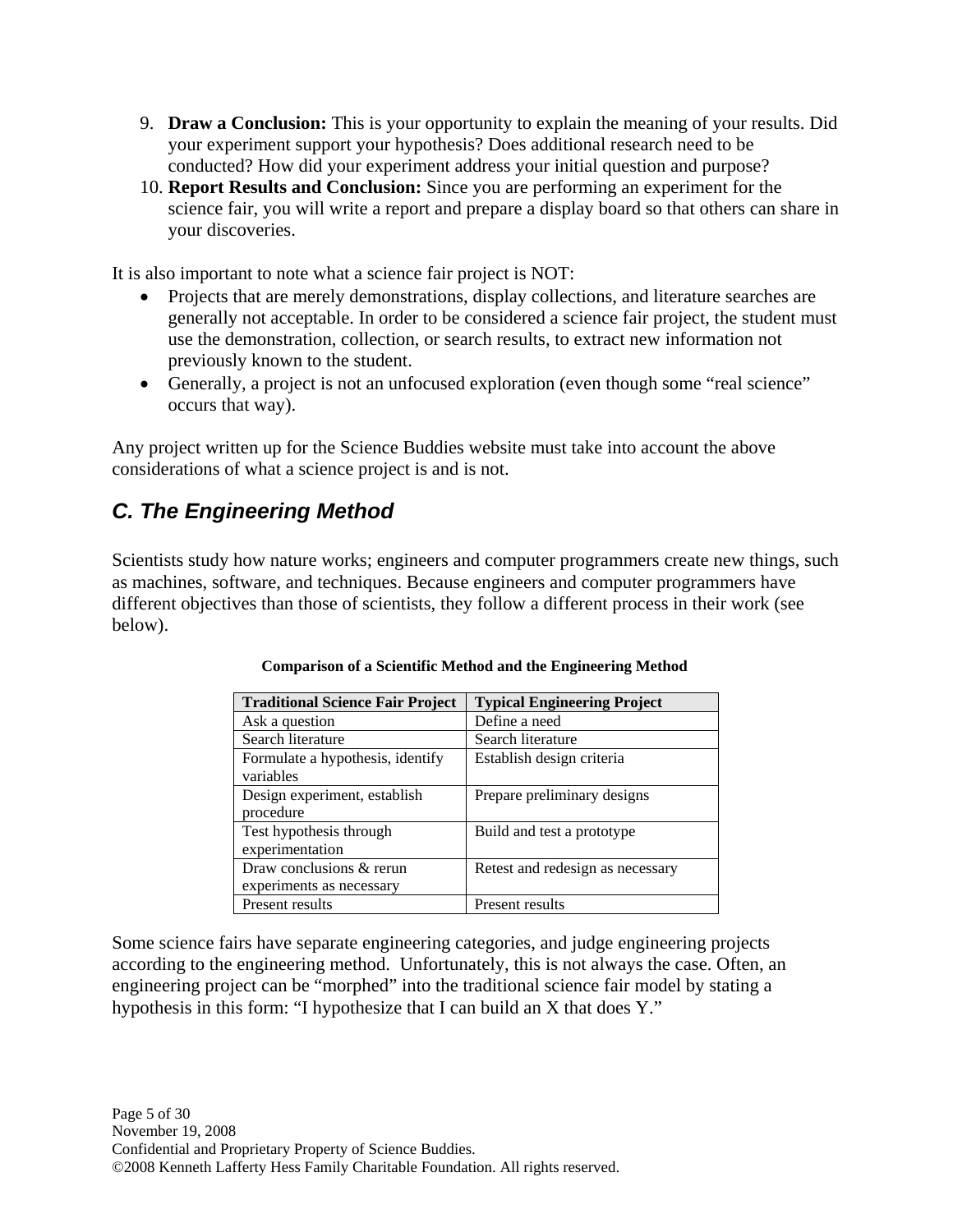## <span id="page-5-0"></span>*D. The "Project Idea" Concept*

For most students, selecting what to work on is one of the most difficult parts of doing a science fair project. That's why one of Science Buddies' primary missions is to improve the quality of science fair projects. A mutually beneficial solution is to help students find a project that interests them AND at the same time represents better science than what they might come up with on their own.

Our Topic Selection Wizard first helps students identify an area of science that is inherently interesting to them. Then it presents some representative "Project Ideas." Each Project Idea has several objectives:

- 1. Attract the student and capture his or her imagination.
- 2. Provide enough background information and guidance to get the student off to a great start.
- 3. Suggest variations on the primary idea, so that the student has plenty of room for creativity.

Thus, a Project Idea should be true to its name (it provides a start); it is not a cookbook. At the same time, a good Project Idea takes recognition of the fact that the intended user is a young student with far less experience than the author.

# *E. Project Originality*

Truly original research is common only at the highest levels of science fair competition (high school projects competing at the state and national levels). In fact, repeating a historical experiment or utilizing a Science Buddies Project Idea can be a wonderful learning experience for a young student, especially if the student adds his or her own innovations to the process.

# **2. Before You Start**

## *A. Science Buddies Objectives*

To achieve its goals of utilizing science fairs to improve science literacy, Science Buddies has several objectives specifically related to Project Ideas:

Our first objective is to save our users time, while guiding them to a successful outcome. You can write a Project Idea that will accomplish this in a number of ways:

- Provide appropriate and readily available sources to jump-start background research.
- Minimize the difficulty of obtaining supplies. Be specific about required materials, and if any old thing will do, say so. Suggest specific vendors for any supplies that are not readily available, and general sources for available, but uncommon, materials (e.g., where would one get "dry ice"). Minimize the number of vendors for any given experiment.
- Provide clear, accurate, and vetted experimental procedures.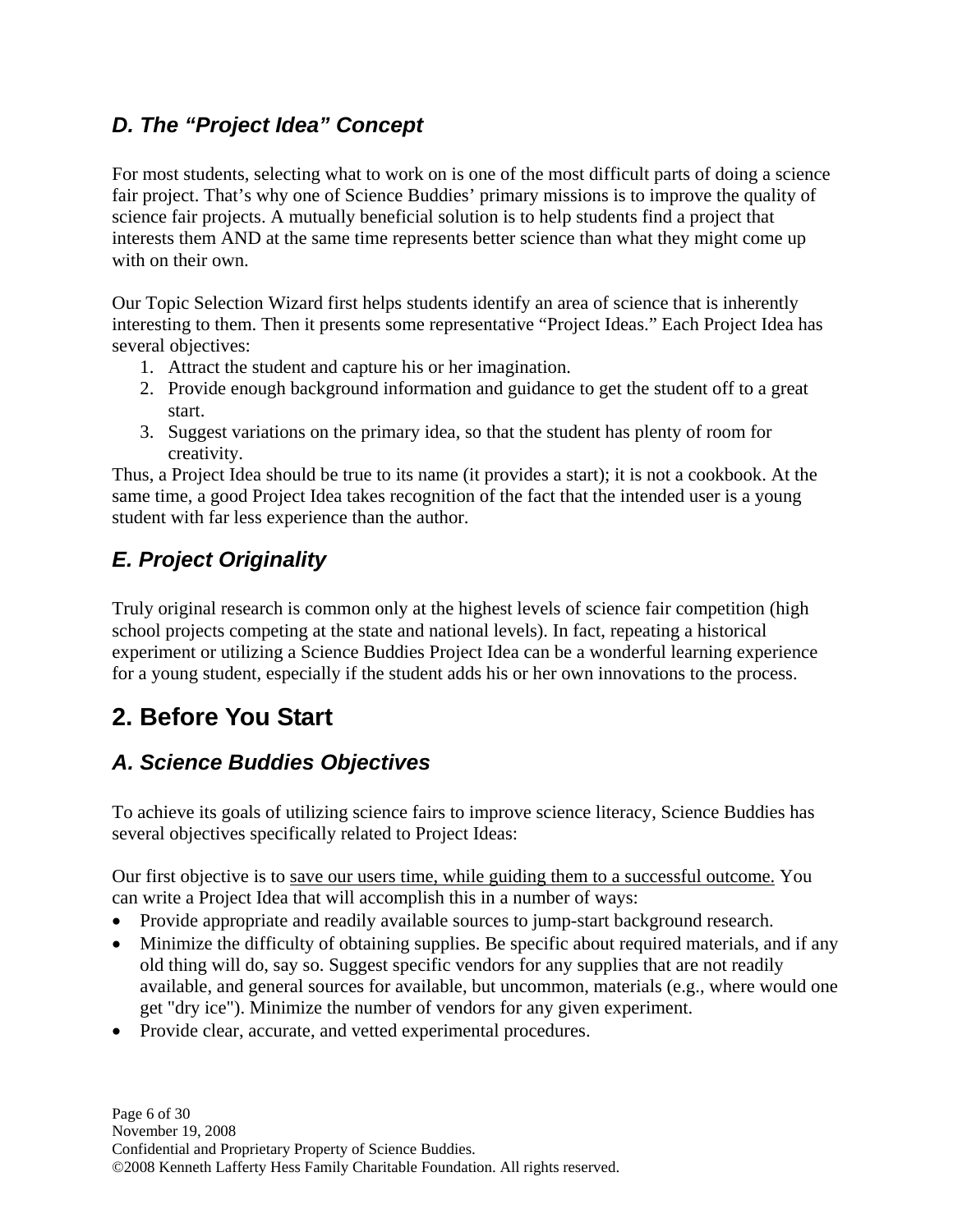<span id="page-6-0"></span>Our writers should put themselves in the shoes of a parent supervising a child doing the project they are writing. Would they be pleased if their own child was doing the project?

Our Project Guide supports all of our Project Ideas, filling in the details of how to put together a great science fair project. By reducing the hassles of doing a science fair project, Science Buddies aspires to improve project quality and increase science fair participation, turning a good learning experience into a great one.

At the same time, the better the fit between a student's interests and the Project Idea we recommend, the more likely it is that the student will become excited about doing the project and learning as much as he or she can. Consequently, our second objective is to provide a broad spectrum of intriguing Project Ideas at all levels of difficulty.

Since most students do a science fair project only if the teacher requires them to do so, our third important objective is to support the teacher by making the classroom management of science fair projects as easy and productive as possible. The first two objectives both support this goal, but we also provide guidance and productivity tools specifically for teachers.

By offering a wide variety of Project Ideas to capture the imagination of every student, and by improving the productivity of students and teachers alike, we believe we also will slowly but steadily increase science fair participation. At its current stage of development, Science Buddies wants to focus on these objectives, so we consciously avoid being drawn into debates about curriculum and other educational policies and politics.

## *B. Important Project Idea Requirements*

Science Buddies has spent a lot of time studying and developing methods that best serve the students and teachers. Therefore, we strongly encourage you to observe the following requirements when writing Project Ideas.

- Generally, the experiment should provide positive results with a measurable change (which is not equal to zero). Admittedly, many scientists actually design an experiment hoping to find a negative outcome; however, our experience tells us that this is a bad approach for young students, due to disappointment issues. For a novice we want an exciting conclusion, not a big let down. This is about feelings and the satisfaction of discovery.
- Make sure that the Project Idea clearly has a single independent variable and a significant outcome.
- Utilize quantitative measures. For an experiment with categorical variables (nominal or ordinal scales), guide the student to a quantitative summary. For example, provide a rating scale with information on how to use it.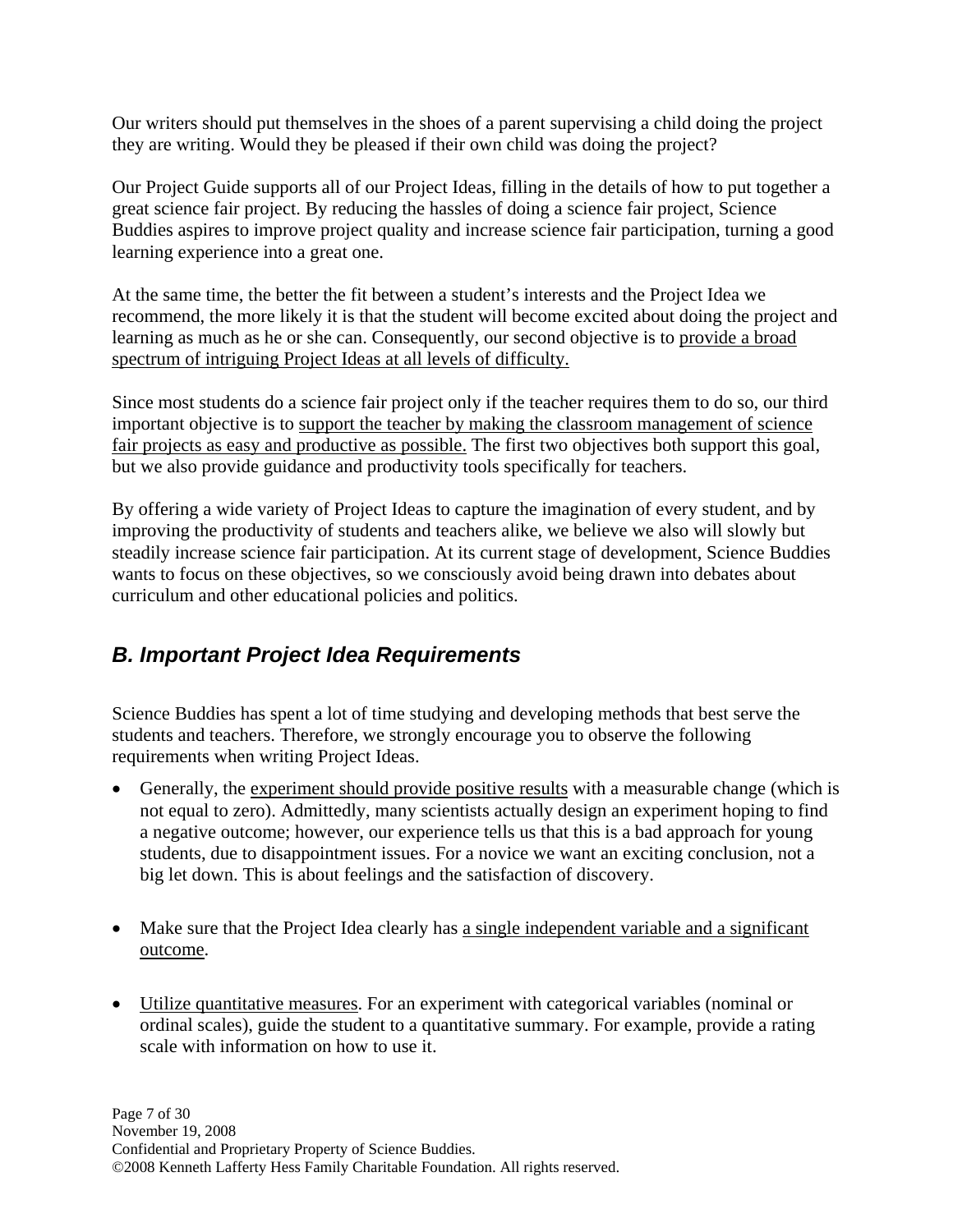- <span id="page-7-0"></span>• Discuss and suggest an appropriate number of trials. The rule of thumb for a science fair is three trials, but a larger number is certainly ok. An experiment that requires many trials might not be appropriate for a science fair project.
- For projects that involve surveys, the measured effect should be prominent enough that it can be detected with the very small sample sizes that a student would typically work with. Only the most energetic students would exceed 10 or 15 subjects. Talk about an appropriate sample size in your Background and Procedure sections.
- Stay away from projects that will trigger IRB (Institutional Review Board) concerns. Also, for low-difficulty projects targeted to K-5 students, stay away from projects that require SRC approval.
- Familiarize yourself with our difficulty scale by simply clicking "Difficulty" on any Project Idea in the Project Idea Directory. This will help you write appropriately based on grade level. There should be a significant difference between writing for K-5 and writing for high school.
- We advocate the use of active voice, whenever possible, over passive voice.

# **3. Project Ideas from Start to Finish**

## *A. Project Idea Overview*

Each Project Idea has a structure that looks like this:

- A title, which is essentially the headline for the Project Idea.
- A short description, including a brief abstract that serves as a "brochure," if you will, for the potential experiment.
- A list of key scientific concepts/terms that will be covered in the project.
- A table showing some key parameters for the project, such as appropriate grade level and time required.
- Background information, including a bibliography and terms and questions, that gets the student started on the right foot.
- Experimental procedures.
- A list of possible variations on the experiment.

#### **Categories**

Science Buddies will categorize each Project Idea into the most relevant field of science or engineering to make sure that the Topic Selection Wizard presents it to the proper and most interested students.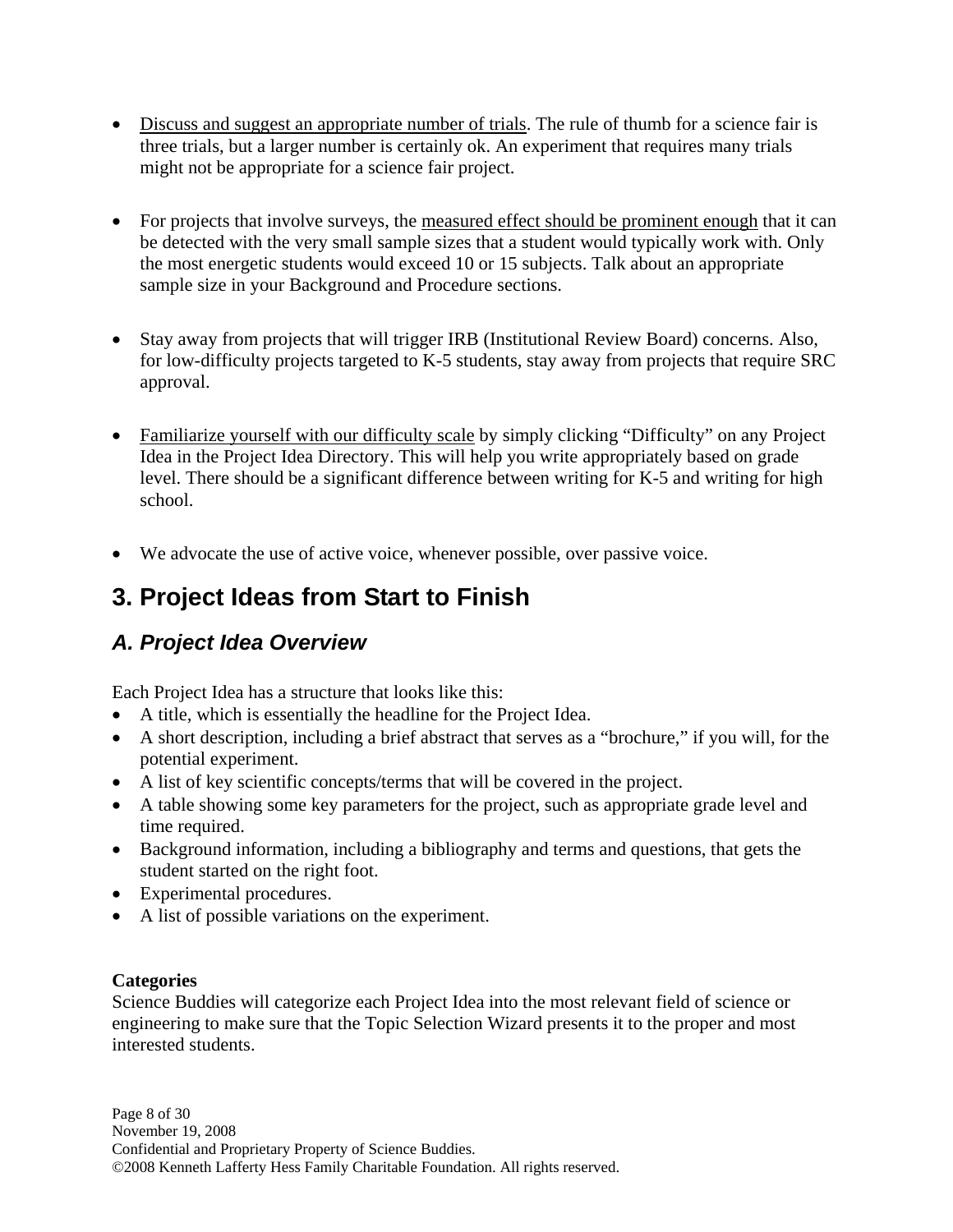### <span id="page-8-0"></span>**i. Project Idea Volunteer Template**

The Project Idea Volunteer Template is a Word document that you will use to fill out and submit your Project Ideas to Science Buddies.

## *B. The Title and Abstract*

## **i. Writing a Title**

The title and the abstract (described below) are essentially what help "sell" a project to a student. They will not click into a project if these two elements don't compel them. The title should catch their attention by making clear and exciting connections between the real world and science. While being "cute" with the title is one way to go, sometimes just disclosing the topic is intriguing. The title is also important because the search engines will pick it up as the headline for the search results page. Here are a few good examples: "Does a Cell Phone Conversation Affect Reaction Time?," "Nothing But Net: The Science of Shooting Hoops," "What Is Home Sweet Home to a Bug?," and "Bomb's Away! A Ping Pong Catapult."

## **ii. Writing an Abstract**

The abstract is displayed after the Project Idea title, within the Project Ideas directory. It should be less than one-quarter page in length (100 words or less). Students will pick an experiment based on the abstract, so it should be written in a manner that attracts them and captures their imagination. Feel free to include a key Web link, if appropriate.

An abstract should include the following key components:

- The **objective or goal**, generally at a high level of abstraction, which the student will refine and make more specific. For example, "…compare the same gene across different species," which the student would refine to something like "A comparison of the cystic fibrosis gene in humans and chimpanzees."
- The **experimental procedure**, a very brief description of what the student would do in carrying out the experiment. Focus on the "fun" parts of the procedure to help entice the students; such as mixing chemicals, building models, and digging in the dirt.
- **What the student will learn.**

An abstract should meet the following objectives:

• **Entice the student to linger and explore.**

The abstract should entice the student to click through to linger and explore the full Project Idea; however, don't make the abstract itself so long that it requires lingering and exploration! Think of it as an ad for a Project Idea.

#### • **Minimize reading for the student while he or she is in the exploratory stage.** The abstract conveys more information about the project than the title alone. It should tell enough about the project so that the student can decide whether or not to read further. In general, abstracts should be brief since there are many per Project Idea page, all competing for the student's attention.

A compact image that conveys an important aspect of the project is optional, but useful when available. As an engineer friend of mine used to put it, "A word is worth a millipicture."

Page 9 of 30 November 19, 2008 Confidential and Proprietary Property of Science Buddies. ©2008 Kenneth Lafferty Hess Family Charitable Foundation. All rights reserved.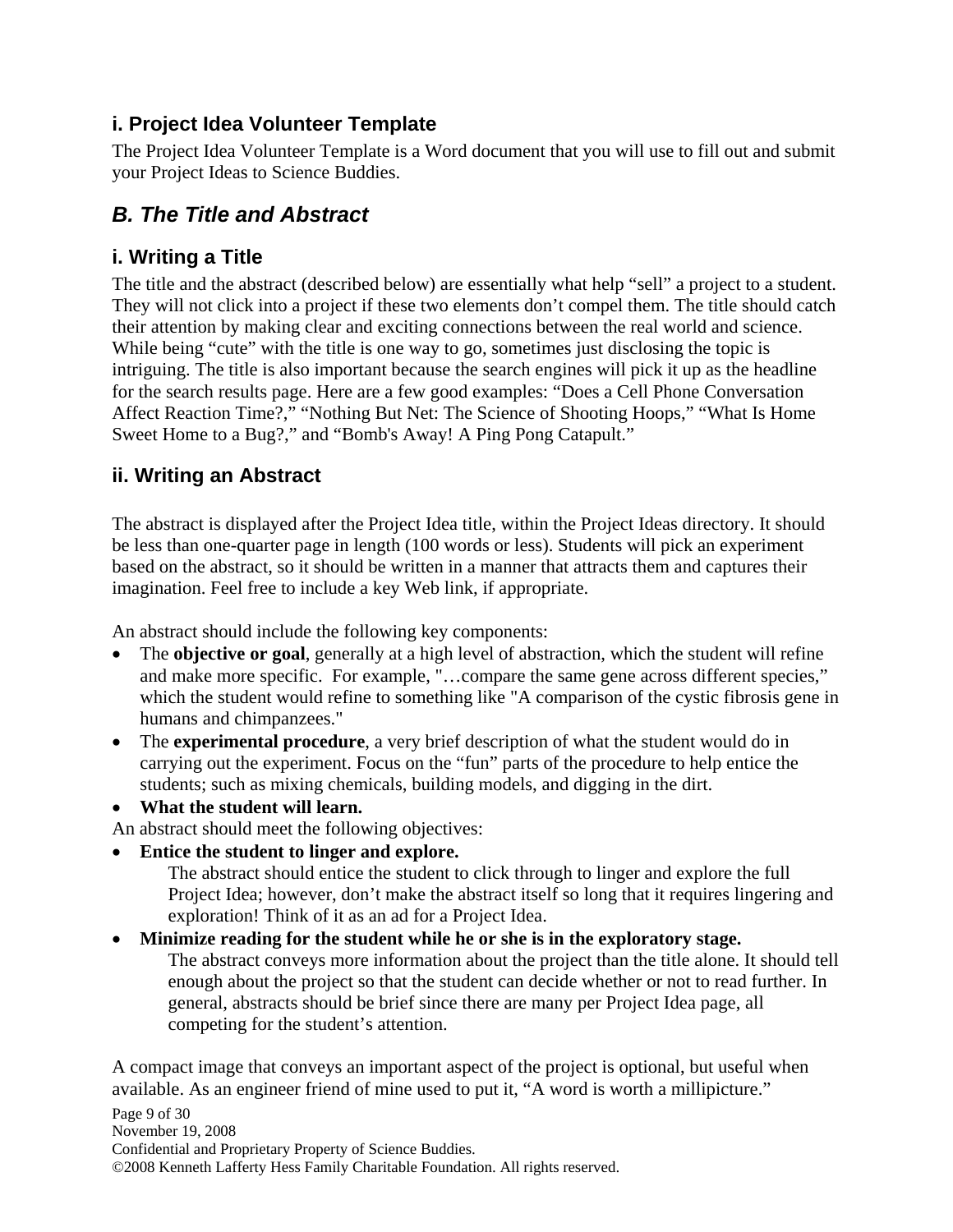#### <span id="page-9-0"></span>**iii. Sample Abstracts**

This abstract tries to catch the interest of basketball fans. This one is just the right length, with a nice balance of sports and science:

#### Nothing but Net: The Science of Shooting Hoops

*Swish!* What a great sound when you hit the perfect shot and get nothing but net. Here's a project to get you thinking about how you can make that perfect shot more often.

Here are a couple more examples:

#### Rocket Aerodynamics

Have you ever heard the expression, "Well, it's not exactly rocket science…"? For your science fair project, you can *be* a rocket scientist. Here's how. This example introduces geomagnetic storms relating them to more familiar weather systems on earth. The eye-catching graphic is from the NOAA Space Environment Center website.

Candy Confusion: Can Small Children Mistake Medicine for Candy?

Many medicines come in bottles with special childproof caps so that small children can't accidentally open the bottle and eat the pills. To a small child who can't read the label, the pills might look just like candy. What cues do we use to tell the difference between medicine and candy? At what age can we tell them apart? This project can show you how to find out.

## *C. Project Summary Table*

The first key item in the Project Idea is a summary table that helps a student compare projects using a common set of criteria. Note that most fields have a standardized entry, as shown below:

| Difficulty    |                                                                                             | For an average student, the following table is a good guideline: |                       |  |           |            |   |                |             |   |      |
|---------------|---------------------------------------------------------------------------------------------|------------------------------------------------------------------|-----------------------|--|-----------|------------|---|----------------|-------------|---|------|
|               |                                                                                             |                                                                  |                       |  |           |            |   |                |             |   |      |
|               |                                                                                             |                                                                  |                       |  | $4 \quad$ | 5          |   | $\overline{7}$ | 8           | 9 | 10   |
|               | Difficulty:                                                                                 |                                                                  | $1 \qquad 2 \qquad 3$ |  |           |            | 6 |                |             |   |      |
|               |                                                                                             |                                                                  | Grades K-5            |  |           |            |   |                |             |   |      |
|               |                                                                                             |                                                                  |                       |  |           | Grades 6-8 |   |                |             |   |      |
|               |                                                                                             |                                                                  |                       |  |           |            |   |                | Grades 9-12 |   |      |
|               |                                                                                             |                                                                  |                       |  |           |            |   |                |             |   |      |
|               |                                                                                             | Easy                                                             |                       |  |           |            |   |                |             |   | Hard |
|               |                                                                                             |                                                                  |                       |  |           |            |   |                |             |   |      |
|               | Thus, for a typical student in grades 6 - 8, an easy project would be a 4 and a challenging |                                                                  |                       |  |           |            |   |                |             |   |      |
|               | project would be a 7. Try an easier project if you have a weak background in science, or a  |                                                                  |                       |  |           |            |   |                |             |   |      |
|               | harder one if you are especially good. http://www.sciencebuddies.com/science-fair-          |                                                                  |                       |  |           |            |   |                |             |   |      |
|               | projects/project ideas/help project difficulty.shtml                                        |                                                                  |                       |  |           |            |   |                |             |   |      |
| Time required | Combination of calendar and actual experimental time. DO take time it takes to order        |                                                                  |                       |  |           |            |   |                |             |   |      |
|               | supplies into account. DO NOT include time for research, reports, etc.                      |                                                                  |                       |  |           |            |   |                |             |   |      |
|               | Very Short (a day or less)                                                                  |                                                                  |                       |  |           |            |   |                |             |   |      |
|               | Short (several days)                                                                        |                                                                  |                       |  |           |            |   |                |             |   |      |

Page 10 of 30

November 19, 2008

Confidential and Proprietary Property of Science Buddies.

©2008 Kenneth Lafferty Hess Family Charitable Foundation. All rights reserved.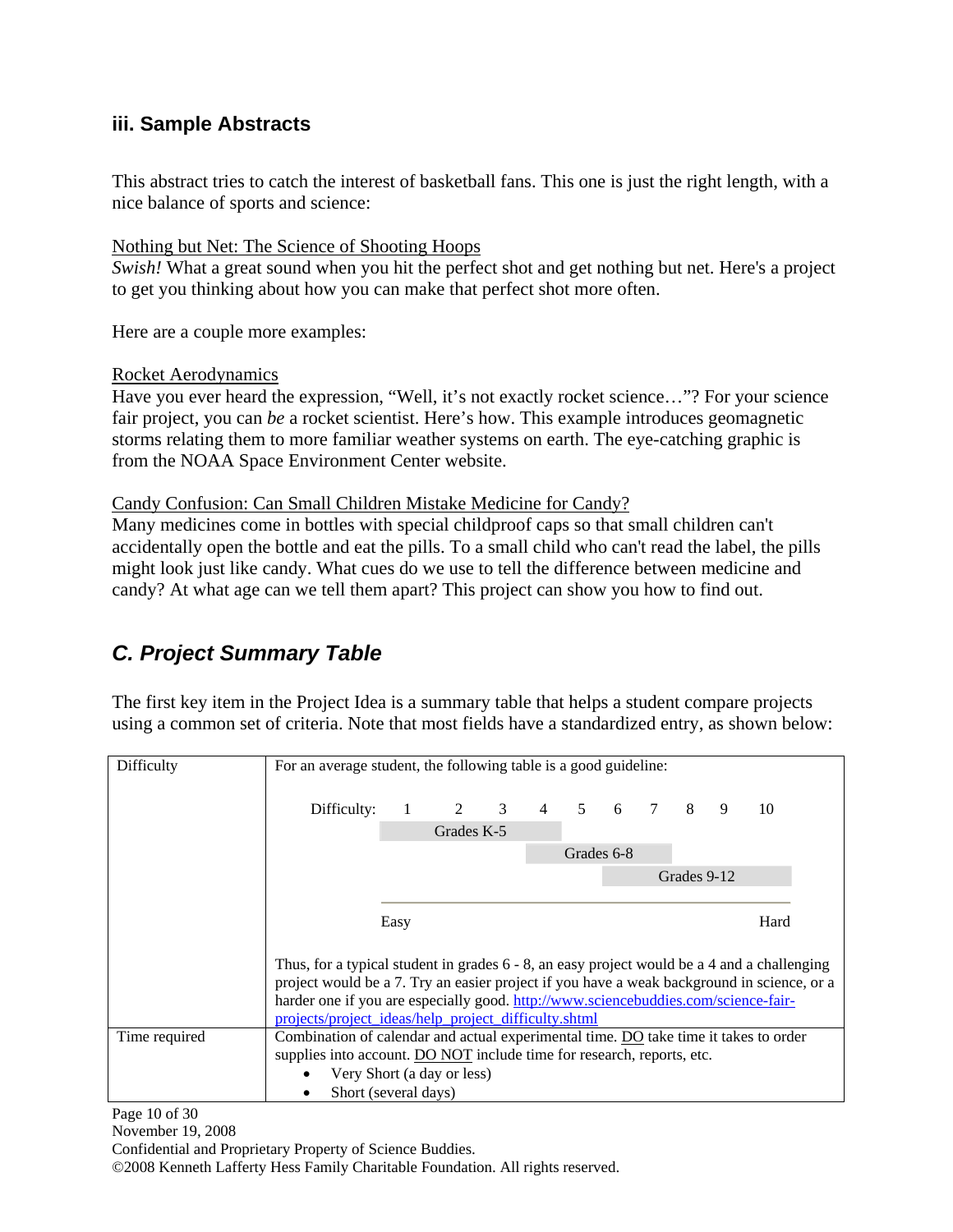|                       | Average (about a week)<br>$\bullet$                                                                                                                                                                                                                                                                                                                                                                                                                                                                                                                                                                                                                                                                                                                                                                                              |
|-----------------------|----------------------------------------------------------------------------------------------------------------------------------------------------------------------------------------------------------------------------------------------------------------------------------------------------------------------------------------------------------------------------------------------------------------------------------------------------------------------------------------------------------------------------------------------------------------------------------------------------------------------------------------------------------------------------------------------------------------------------------------------------------------------------------------------------------------------------------|
|                       | Long (a couple of weeks)                                                                                                                                                                                                                                                                                                                                                                                                                                                                                                                                                                                                                                                                                                                                                                                                         |
|                       | Very Long (several weeks to months)                                                                                                                                                                                                                                                                                                                                                                                                                                                                                                                                                                                                                                                                                                                                                                                              |
| Prerequisites         | Courses, knowledge, or facility access that is a prerequisite for understanding and/or                                                                                                                                                                                                                                                                                                                                                                                                                                                                                                                                                                                                                                                                                                                                           |
|                       | performing the experiment.                                                                                                                                                                                                                                                                                                                                                                                                                                                                                                                                                                                                                                                                                                                                                                                                       |
| Material Availability | Note: This box is just to categorize the project. A detailed materials & equipment list<br>appears in a different section. Here is where you should also list specific big-ticket items<br>that they should already have, such as hockey equipment, a gaming console, or a musical<br>instrument. You do not need to name a computer.<br>Readily available = Household items, materials commonly available at a drug,<br>grocery, or hardware store.<br>Specialty items = Available for sale to individuals (including students), but<br>through a specialty retailer or catalog.<br>Require sponsor $=$ Items such as chemicals and agar plates that must be<br>purchased by a teacher or another professional, typically through the purchasing<br>department of an organization such as a school. PLAN AHEAD for these items. |
|                       | ContResearch Paperled = Stuff that kids cannot and should not have. Don't<br>propose experiments that require this.                                                                                                                                                                                                                                                                                                                                                                                                                                                                                                                                                                                                                                                                                                              |
| Cost                  | Don't include items like a display board, which every project requires. Also, do not<br>include expensive items they should already have, which should be mentioned in Material<br>Availability.<br>Very Low (under \$20)<br>$\bullet$<br>Low $(\$20 - \$50)$<br>$\bullet$<br>Average (\$50-\$100)<br>$\bullet$<br>High (\$100-\$150)<br>$\bullet$<br>Very High (over \$150)<br>$\bullet$                                                                                                                                                                                                                                                                                                                                                                                                                                        |
| Safety                | Levels of safety concern:<br>No hazards<br>$\bullet$<br>Minor injury possible<br>$\bullet$<br>Requires adult supervision<br>$\bullet$<br>Requires adult supervision in a special facility<br>$\bullet$                                                                                                                                                                                                                                                                                                                                                                                                                                                                                                                                                                                                                           |
|                       | The SRC<br>The acronym SRC stands for Scientific Review Committee. Please indicate whether the<br>project is likely to require SRC approval (Science Buddies' staff can help you make this<br>determination). In general, projects involving any of the following will require SRC<br>approval:<br>Human subjects, including projects involving the use of psychological surveys<br>Nonhuman vertebrate animals<br>Pathogenic and potentially-pathogenic agents<br>Controlled substances, such as alcohol and drugs<br>Recombinant DNA (rDNA)<br>$\bullet$<br>Human and nonhuman vertebrate animal tissue<br>$\bullet$<br>Hazardous substances or devices, including model rockets and many chemicals<br>٠                                                                                                                       |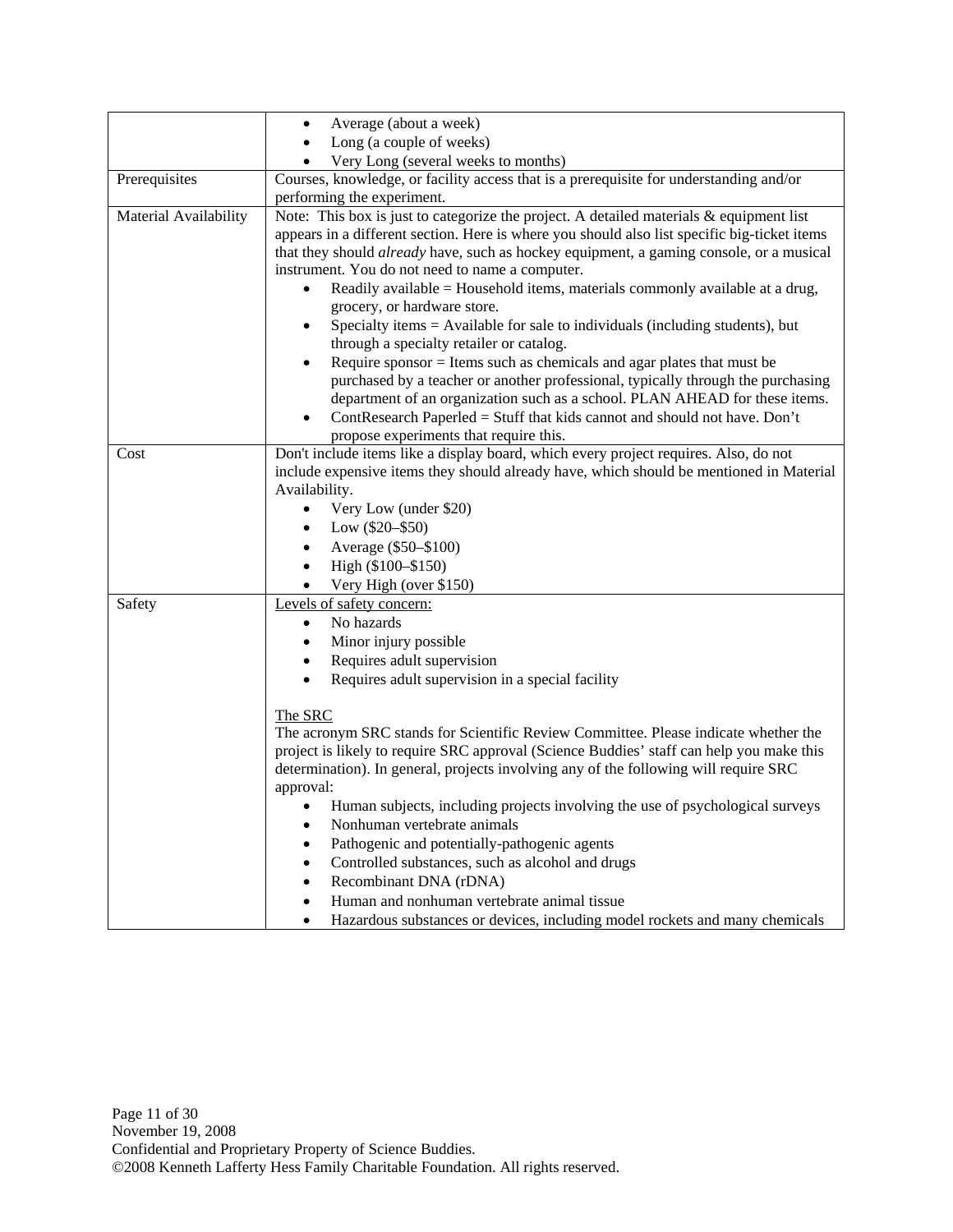#### <span id="page-11-0"></span>Here's an example:

Difficulty 2-3 Time required: Very Short (a day or less) Prerequisites: You should have access to a sunny location where your structures will not be disturbed for several days. Material Availability: Readily available Cost: Very Low (under \$20) Safety: Always use caution when working with power tools. Be sure to wear safety goggles. Adult supervision is required.

## *D. Writing an Objective*

This should consist of one or two simple, declarative, succinct sentences that state the objective or goal of the project. Here's an example:

*In this project, you will use a special, free, Web-based computer tool called BLAST to analyze and estimate the effectiveness of different flu vaccines.* 

If there are multiple goals, they can be listed as in the following two examples:

#### Example 1:

This project has two objectives:

- 1. Write a mathematical proof for the construction of a circle inscribed in a triangle.
- 2. Illustrate the proof with a dynamic figure created with the Geometry Applet.

#### Example 2:

The objective of this project is to write a JavaScript program to make the following basic measurements on a block of text:

- Number of sentences contained in the text
- Number of words in each sentence
- Number of letters in each word
- Average number of words per sentence

## *E. Writing an Introduction*

The introduction expands on the abstract to provide students with the background they need to decide if this is a good project for them, as well as to give them a head start preparing a Research Paper.

Here's an example: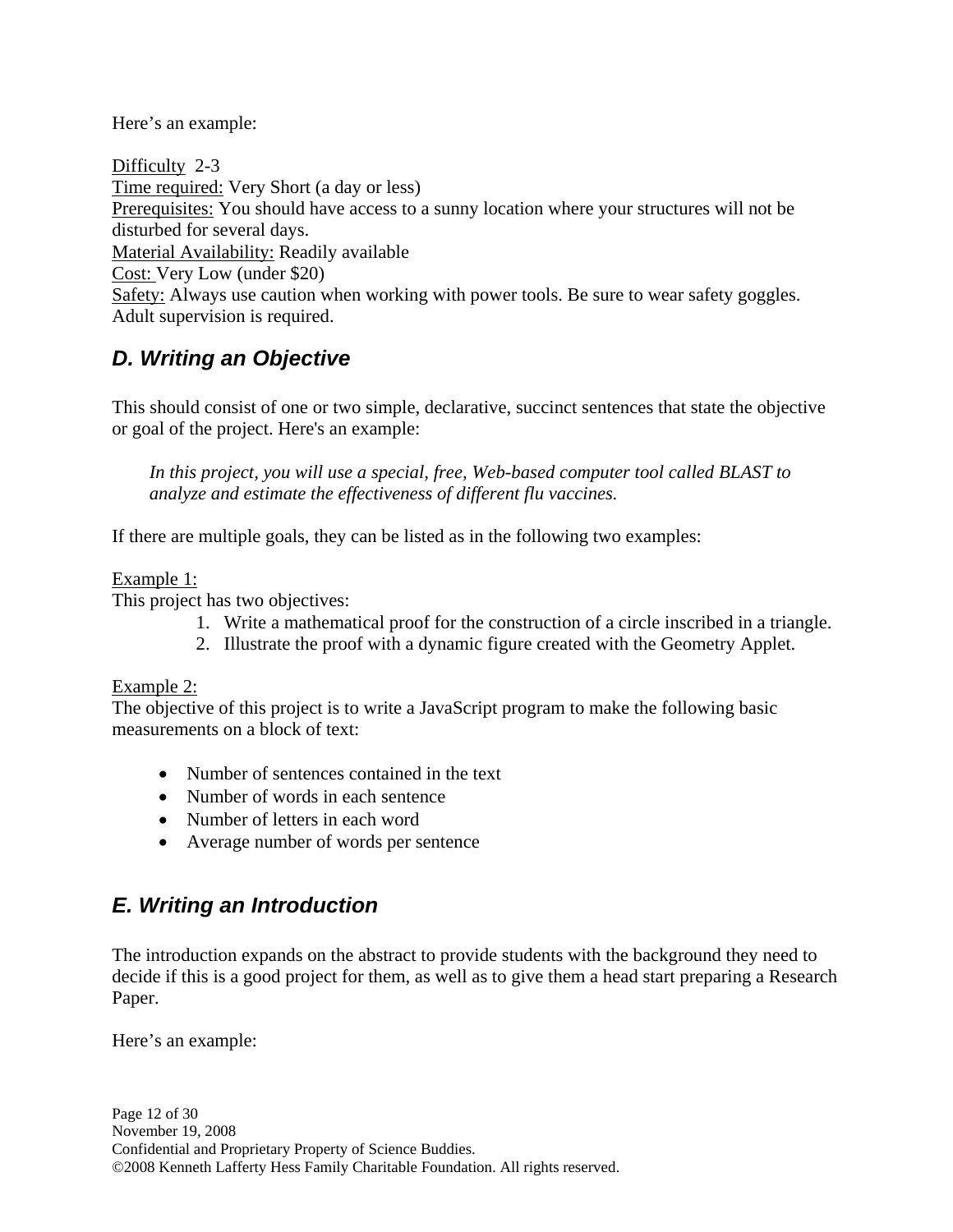*Influenza is caused by a virus that attacks the upper respiratory tract (e.g., the nose, the throat and the lungs). Cold and dry weather allows the virus to survive longer outside the body than in warm weather. Therefore, in temperate regions like North America, when we are planning to enjoy Halloween, Thanksgiving, or Christmas, it is also the time when we or our family members have a higher chance of getting the flu.* 

*There are three types of influenza virus: A, B, and C. Type A can infect humans, other mammals, and birds and can spread fast and affect many people. Types B and C affect only humans, and type C causes only a mild infection. Influenza type A viruses are subtyped into two categories based on the proteins (H and N) on the surface of the virus. The virus uses the H protein molecule to latch on to the host's cell and uses the N protein molecule to spread the infection. Types A and B continue to evolve genetically, and thus prevent the hosts from enjoying any prolonged protection against the virus. Aren't they smart?* 

*The influenza vaccine typically contains three virus strains, two are subtypes of type A and one is of type B. Every February, the World Health Organization (WHO) will decide what influenza virus strains to include in the vaccine for the new year, based on the analysis of various laboratories across the globe,.* 

*The genetic material in the flu vaccine is a fragment of DNA from each strain. If you imagine that you can hold the DNA fragment with both hands and stretch it out, you will then have a linear DNA sequence in your hands. The DNA sequence holds the genetic instructions for an organism. Unlike the English alphabet, which has 26 letters, the DNA alphabet has only four letters (A, C, T, G) and, while each English word is made of one to many letters, the genetic word (each of which specifies an amino acid) is always made up of three DNA letters.* 

*It is easy to align two English words and compare their spellings. Even so, there is often more than one possible alignment:* 

*For example, Alignment #1 (with red showing where the letters match)* 

|  |  | $\mathbf{s} \parallel \mathbf{t} \parallel \mathbf{r} \parallel \mathbf{a} \parallel \mathbf{w} \parallel \mathbf{b} \parallel \mathbf{e} \parallel \mathbf{r} \parallel \mathbf{r}$ |  |  |  |
|--|--|--------------------------------------------------------------------------------------------------------------------------------------------------------------------------------------|--|--|--|
|  |  | $\mathbf{b} \parallel 1 \parallel \mathbf{u} \parallel \mathbf{e} \parallel \mathbf{b} \parallel \mathbf{e} \parallel \mathbf{r} \parallel$                                          |  |  |  |

*or, Alignment #2 (shifting the word blueberry to the right by one character)* 

|  | $\bullet$ | a | W |  |  |  |
|--|-----------|---|---|--|--|--|
|  |           |   | e |  |  |  |

*For the two words chosen above, Alignment #2 gives us a better result than Alignment #1. Similarly, you can take two genetic sequences and compare their spellings; this is called sequence alignment in bioinformatics. If they are very much alike, they may hold similar genetic instructions for the organism.* 

Page 13 of 30 November 19, 2008 Confidential and Proprietary Property of Science Buddies. ©2008 Kenneth Lafferty Hess Family Charitable Foundation. All rights reserved.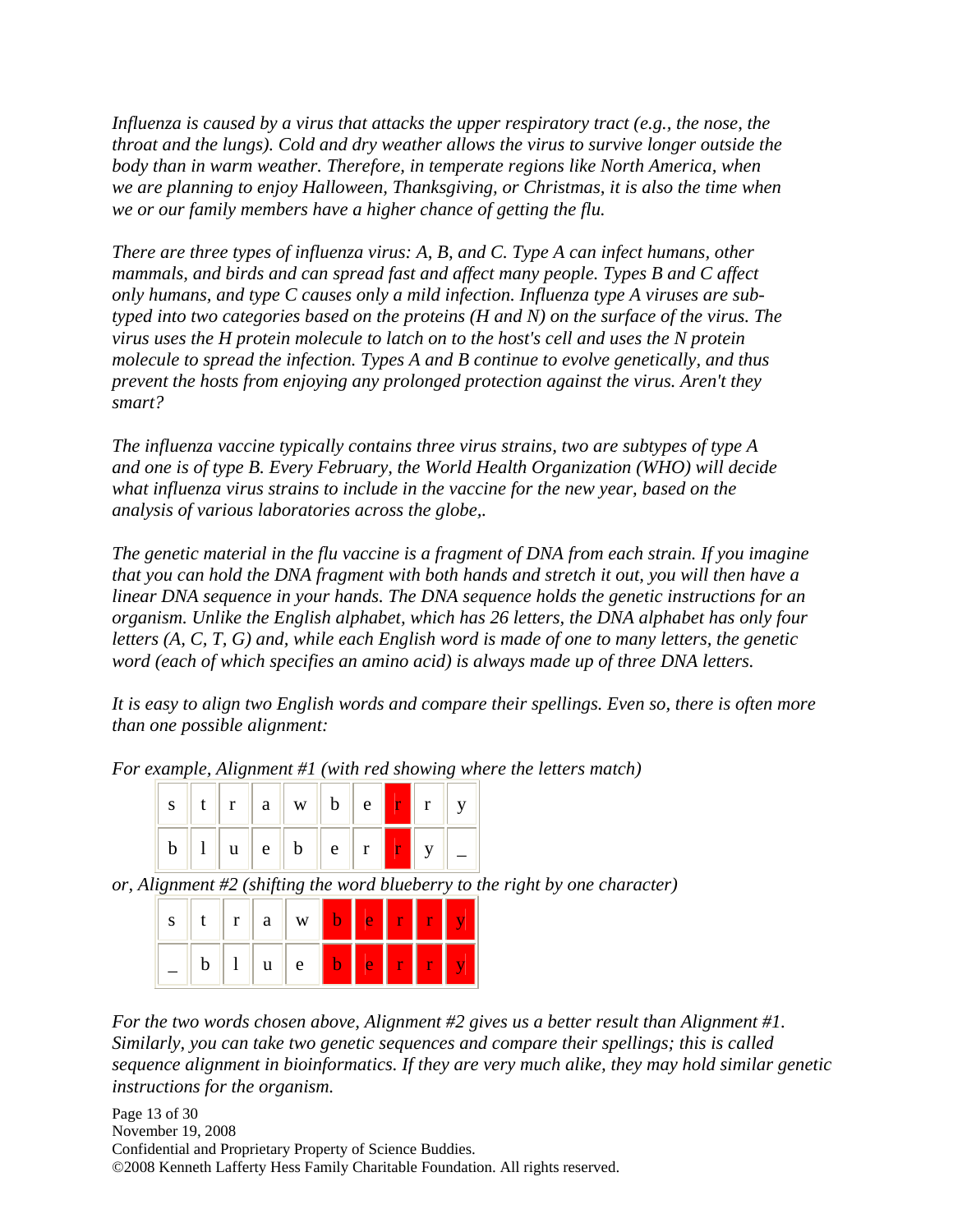<span id="page-13-0"></span>*The alignment example above is simple enough that we can do it manually. However, when we want to align two DNA sequences, they can be over 1000 letters long and with only four letters, so it is much more difficult and more time-consuming to do it manually. Luckily, bioinformatics comes to the rescue. Bioinformatics is the collection and analysis of large amounts of biological data using computers and computational/statistical methods.* 

*BLAST stands for Basic Local Alignment Search Tool. It is a powerful Web-based tool for sequence alignment. It aligns your query sequence of interest to a collection of sequences stored in the computer and compares the results, telling you which sequences contain regions or segments that are similar to your sequence.* 

*All else being equal, we would expect that a strong match between the DNA sequence in a vaccine and a virus in the "wild" results in good protection against that virus. On the other hand, a poor match would result in weak protection against the virus. By using BLAST to measure the quality of the match, we can estimate the effectiveness of a vaccine against different viruses.* 

## *F. Terms, Concepts, and Questions to Start Background Research*

The Science Buddies website tab, called "Project Guide," includes a section that outlines what each student should include in his or her Research Paper. Keeping this information in mind as you prepare to write these parts of your Project Idea, you can and should go beyond the Research Paper general guidelines and offer the student some specific guidance based on the proposed question. The research and actual Research Paper are both key to ensuring the students understand the science behind their experiments. Use your experience to anticipate what the student will need in order to understand and to confidently design and carry out his or her experiment, then make appropriate suggestions to ensure the conducted research covers the key elements of the experiment that he or she will perform.

- Specifically identify some important terms and key concepts that the student should research.
- Specify aspects of the underlying theory sufficient to predict results (*including relevant equations or mathematical relationships*). For example, if a student's project involves electric motors, you might ask him or her to research the relationship between the load on the motor and the current it draws. For a student working with cleaning products you might say, "Among other points that I'm sure you'll find important, your Research Paper should include a description of what dirt is, and how soaps and detergents work to remove it." The student does the work, but receives specific guidance.
- Ask the student to study relevant equipment, if any. The student should investigate what the equipment does, how it works, and why it is used.

The student still does the work, but with a guiding hand. Without this tailored guidance, many students' research will be all over the map and their learning experience will be compromised.

Please note that questions should be in the form of complete sentences, with normal capitalization and punctuation.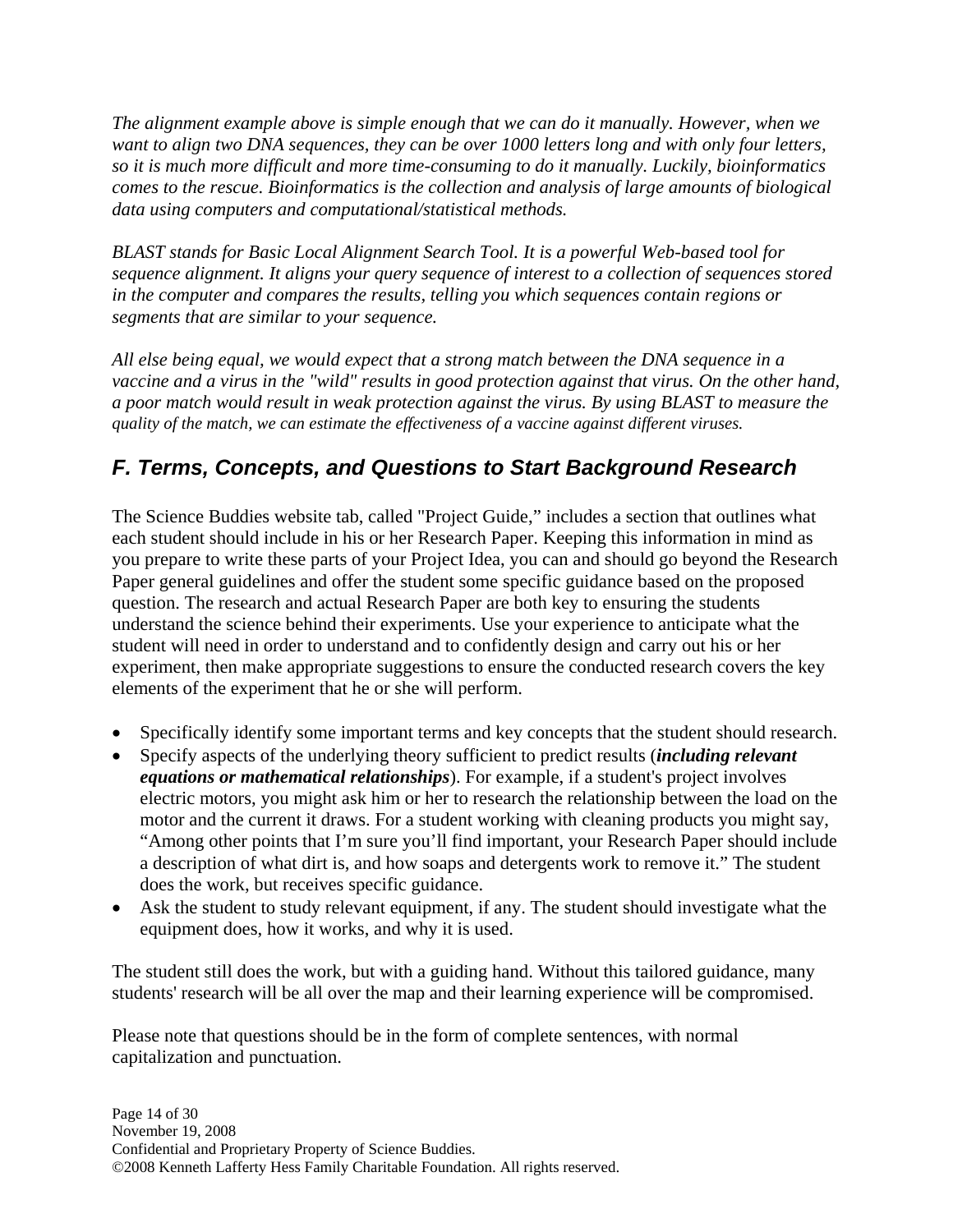<span id="page-14-0"></span>Here's an example:

#### **Terms, Concepts and Questions to Start Background Research**

To do this type of experiment, you should know what the following terms mean. Have an adult help you search the Internet, or take you to your local library to find out more.

- Perception
- Apparent motion
- Optical illusion
- Flip-book
- Thaumatrope
- Phenakistiscope
- Zoetrope

#### *Questions*

- Why do we perceive apparent motion of stationary objects?
- How is the brain tricked into filling in the blanks?
- Are there limits to our perception of apparent motion?

## *G. Bibliography*

The Bibliography section is a list of suggested resources to give students a good start on their background research. If you cite references in the text of your Project Idea, include the citation reference in the Bibliography. Image credits are on their own part of the website, so no need to include those in the Bibliography. Use the Credits section to credit yourself, contributors, and sources from which you directly based your Project Idea on, as well as trademarks.

It's okay and entirely expected that you will direct students to specific sources, just like a professor, mentor, or colleague might have at one time directed you. Make sure that the student has sources that will enable him or her to complete a first-class research paper. Of course, we expect that the student will add sources of his or her own. Carefully consider your suggested resources before including them. For instance, a subscription-only academic journal is not a realistic resource for the vast majority of students.

Format the Bibliography as a bulleted list. Bibliography items should be formatted in the MLA/APA format that we recommend on our Project Guide pages: [http://www.sciencebuddies.org/science-fair-projects/project\\_bibliography.shtml](http://www.sciencebuddies.org/science-fair-projects/project_bibliography.shtml).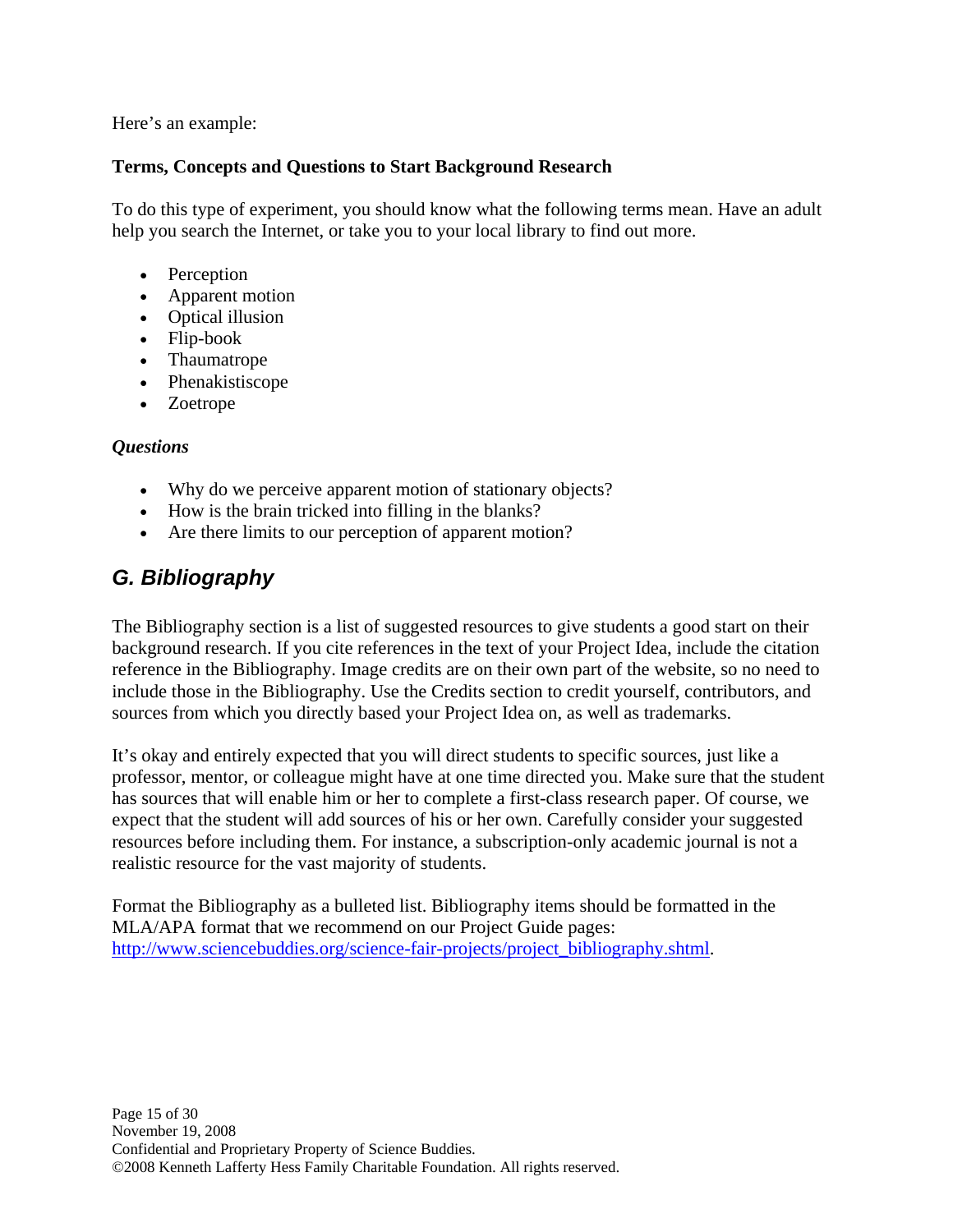## <span id="page-15-0"></span>*H. Materials and Equipment*

List required materials and equipment. Be specific enough that a student can ensure they obtain the proper items, and include a source if the item is not easily available. For example, if any voltmeter will do, say so. If the voltmeter must accurately read 10 millivolts, say that instead.

As often as possible, try to make use of readily available materials and equipment. For example, where normally in the lab you would reach for a beaker, an empty jelly jar will probably do just fine for a science fair project. If your project requires a sodium chloride solution, ordinary table salt will probably do just fine.

Weighing small quantities can also be problematic in the home, so where appropriate, give equivalent volumes, as in a cooking recipe (1/4 teaspoon of salt in a cup of water for normal saline solution, for example). Obviously you would not suggest this manner of measuring for chemicals not ordinarily found in the kitchen!

Go through your list and try to find similar substitutes for any specialty lab items. The more specialty items your project requires, the smaller your potential audience becomes.

Ideally, we want tight specs on items in the materials list, unless we have verified that something "close" is good enough. Specifically,

- We will build/try *all* new electricity and electronics projects before posting. In addition to verifying specifically which parts work satisfactorily, if not best, building the projects will be an excellent source of photographs.
- We will use our judgment in other project areas as to whether the project should be tried before posting.
- Electricity and electronics parts should be specific (full spec and/or an actual part number from one of our approved suppliers, if available).
- Specify where a user can purchase a part if it is not obvious or commonly available. Specify a specific supplier(s) if the part has limited availability.\*
- On the other hand, over-specifying a part can be just as bad as under-specifying. We want to save our users time, so it's just as bad to be looking for a specific part when any will do, as it is to purchase the wrong part because we were not specific enough. For example, if any magnet will work, don't specify an iron magnet.
- Always minimize the number of suppliers required to purchase a complete set of materials from the materials list. However, whenever possible, list multiple suppliers for each item.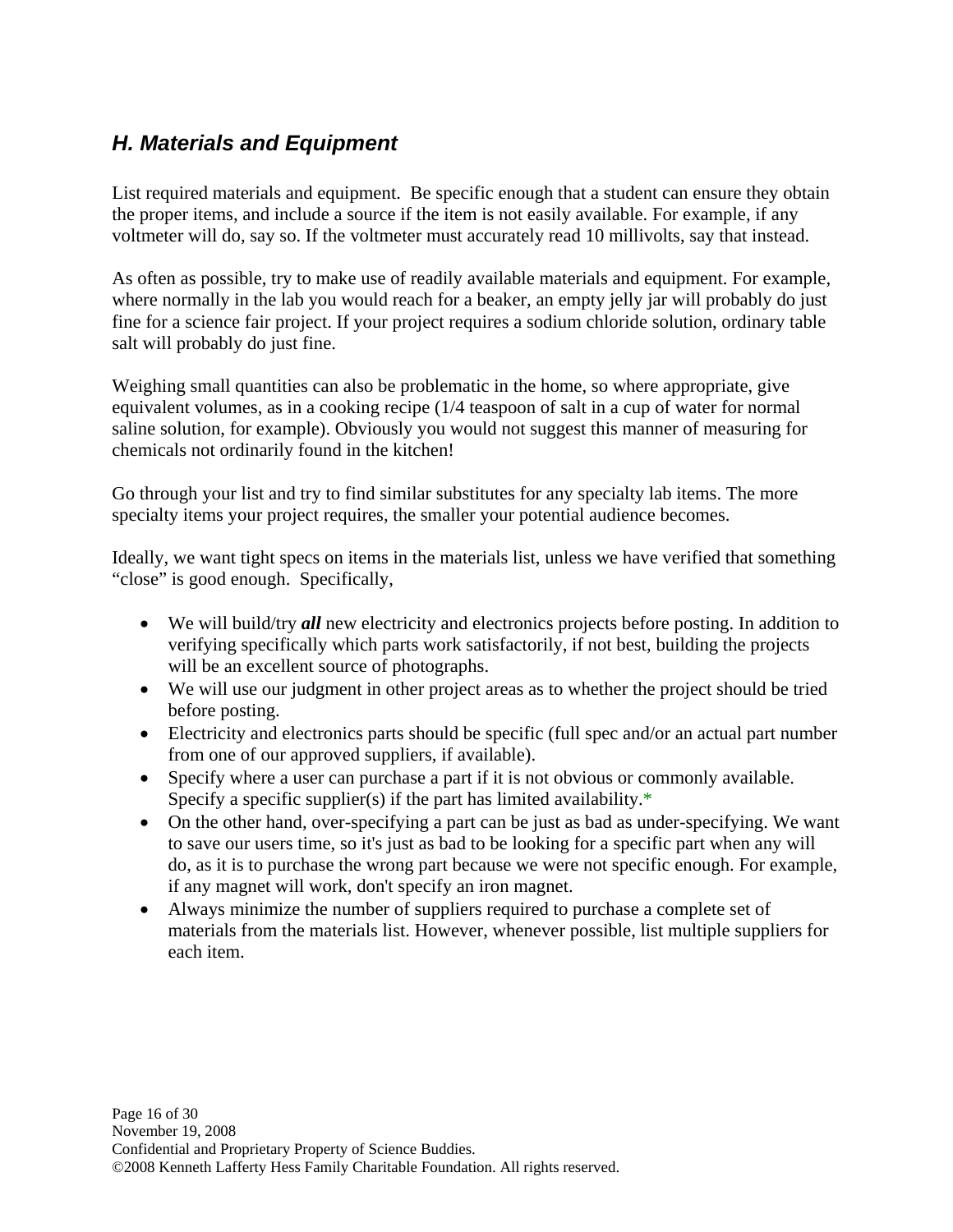## <span id="page-16-0"></span>*I. Experimental Procedure*

Describe the experimental procedure in enough detail for the student to succeed, leaving room for variation and creativity to the extent appropriate. Obviously, the proper amount of detail represents a balancing act. If you need to describe how to use a specialized tool, this is the place to do it. All safety issues should be described in full or refer the student to a page within our Project Guide that might already cover a certain safety or specialty procedure (such as disposal of chemicals or how to use a breadboard).

Here's an example of an Experimental Procedure:

- *1. Obtain a pack of petri dishes (20 per pack) and fill halfway with liquid LB agar. Let plates solidify.*
- *2. Identify nine different locations where you would like to assess biodiversity. Suggested sites could include the bathroom, kitchen, locations near heating vents, bedrooms, the refrigerator, the backyard, the garage, etc.*
- *3. Place two petri dishes per site. Leave dishes open and exposed for a period of 48 hours.*
- *4. An additional two plates should be unopened and used as negative controls. In other words, you'll study what grows on these plates even though you never expose them to the air. (Hopefully, very little, if anything, will grow!)*
- *5. At the end of 48 hours, seal plates with strapping or heavy-duty tape.*
- *6. Allow the plates to incubate by placing all of them in one single location that has a fairly constant room temperature (about 22 degrees Celsius) for 1-3 weeks, until distinct bacterial colonies can be observed. (Don't forget to put the two, unopened control plates in this same location.)*
- *7. Collect data over the course of the three weeks. Every other day, note the number of colonies, the color, and the size.*
- *8. After the end of the three-week period, make various graphs of the data. Suggestions include, but are not limited to:* 
	- *a. Colony counts on each plate.*
	- *b. Colony counts at each location (take an average of two plates).*
	- *c. Different types of microorganisms, based upon:* 
		- *i. Size*
		- *ii. Color*
		- *iii. Shape*
- *9. Keep the microbial plates during the duration of your project, and while you are writing up your paper. You will want to make many observations.*
- *10. When you are completely done with the experimental write-up, decontaminate the plates by carefully opening, and pouring a generous amount of 10 percent bleach onto the agar surface. (You can make a 10 percent bleach solution by mixing one part of regular laundry bleach [e.g. Clorox] with nine parts of water.)*
- 11. *The sterilized, decontaminated plates can be disposed of in your regular household garbage, but ONLY after sterilization, as described in the previous step.*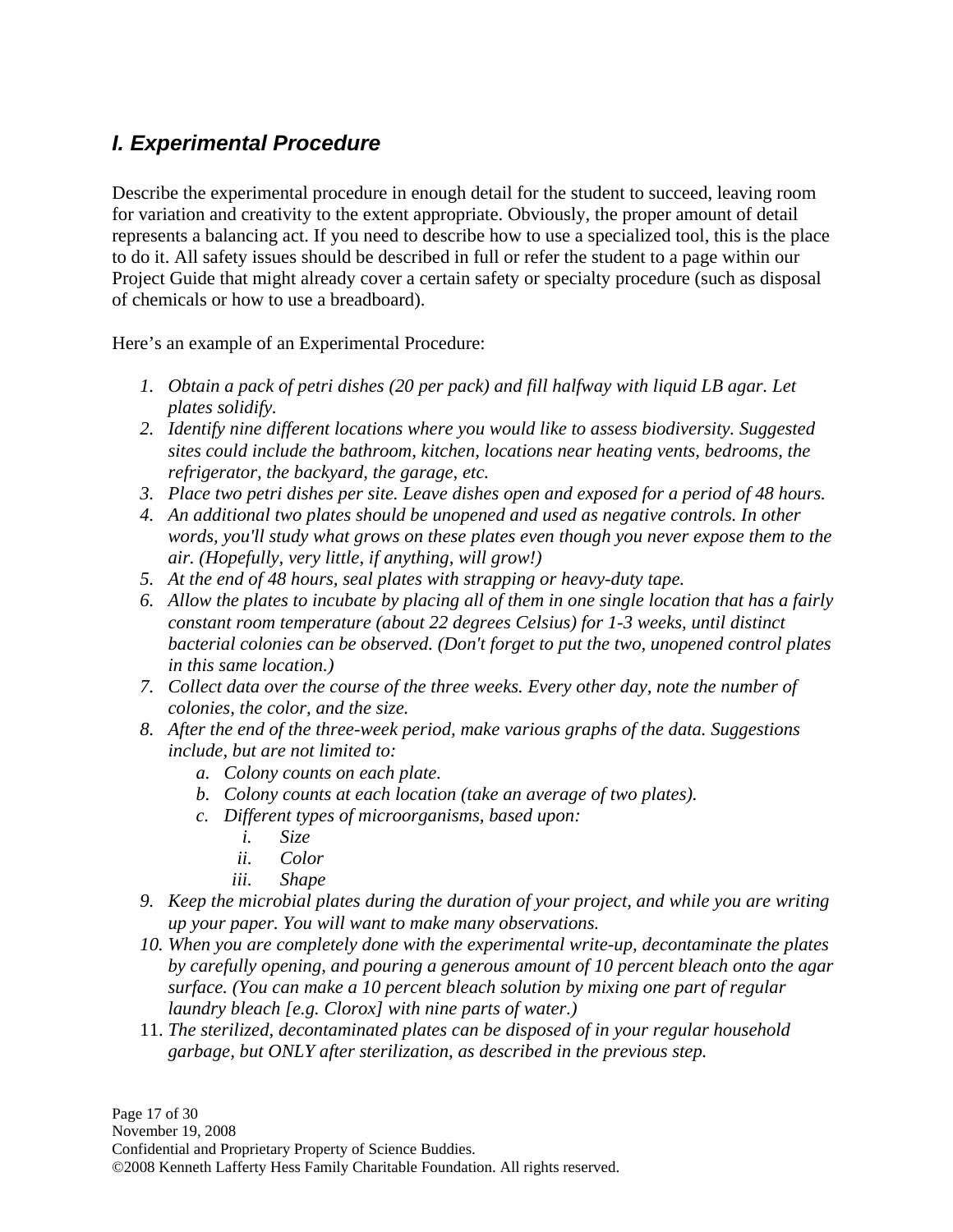<span id="page-17-0"></span>Address likely failure modes for a Project Idea in advance, and be sure to provide a troubleshooting section, if appropriate. There's a balance between the length of the primary instructions (too long and they are less likely to be read/followed) and covering every contingency. In some cases, it might be better to cover some of the contingencies in a separate section at the bottom of the instructions. This decision is a judgment call by the staff scientists.

The experimental procedure should be formatted as a numbered list. The procedure should be written in complete sentences, using the active voice. For some projects, the material is best presented as a series of major tasks, which are then broken down into subtasks. Use nested alphabetized lists in outline format for the subtasks.

#### A few important notes:

\* Carefully review the Data Table Guidelines below.

\* Please check out our lab techniques before rewriting a common procedure. You might be able to reference a particular page on our site for how to grow bacteria, clean up after using bacteria, etc., rather than reinventing the wheel.

## **i. Data Table Guidelines:**

- If the need for a data table presents itself in the experiment, you
	- 1. Must include a sample for Difficulty levels 1-4.
	- 2. May include a sample for Difficulty levels 5 and 6.
	- 3. Should *not* include a sample for Difficulty levels 7-10.
- Title-cap headings of columns.
- Only cap the first letter of sample data.
- Include unit abbreviations in parentheses.
- Confirm numbers are decimal-aligned when you see the html version in the Project Editor.
- Refer to it as a *data table,* not as a *data chart.*

## *J. Possible Variations*

Identify variations on the suggested experiment. For example, many physical processes are temperature-dependent. One possible variation on an experiment measuring the capacity of a battery would be to make temperature the independent variable.

The list of possible variations provides a great means for students to demonstrate creativity and to truly make the experiment their own.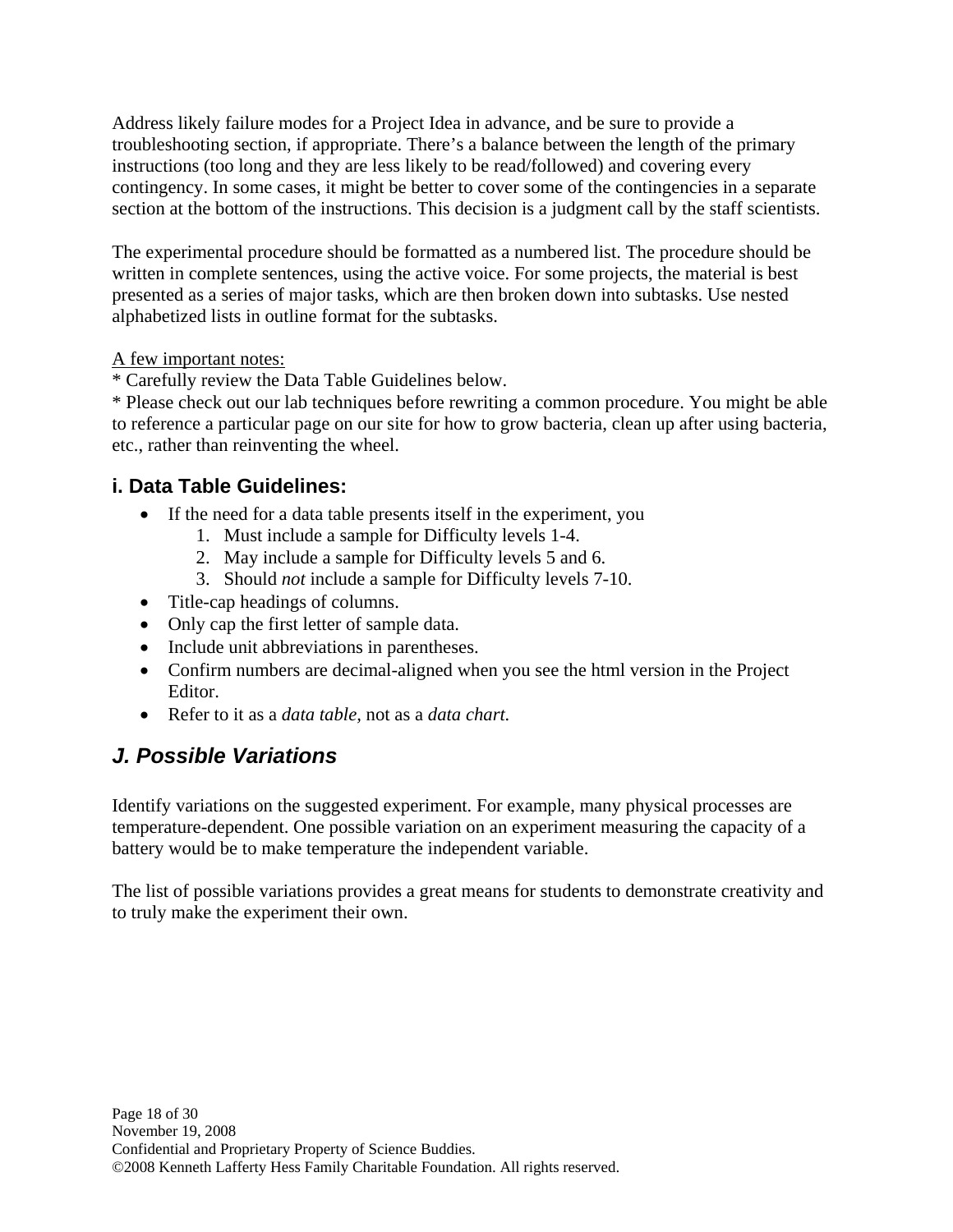<span id="page-18-0"></span>Here is an example, but it is a short list. More is better! In fact, 5-10 variations is ideal, giving the student several ways to make the experiment their own.

*Here are two potential experiments you can perform using sequence alignment techniques on influenza viruses. Pick a past year for which you have data on the DNA sequences in the flu vaccine, as well as information about the prevalent flu outbreaks. Better yet, pick several such years so you can compare one to another.* 

- *Based on sequence alignment, was the vaccine effective?*
- *If you could travel back in time and redesign the flu vaccine for the year you pick, which flu virus strains would you use for the vaccine? Based on sequence alignment, if the choices of virus strains you suggest are not available, are there any alternative strains you can use and still have an effective vaccine?*

Variations should be formatted as an unordered, bulleted list. They should be written in complete sentences, with normal capitalization, and will often include, or take the form of, questions.

## *K. Photos and Diagrams*

## **i. Copyright Information**

Depending on the project, one or more photos or diagrams can be a great way to make the Project Idea more attractive. As a nonprofit, educational foundation, Science Buddies can, in most cases, use copyrighted diagrams and images as illustrations for a Project Idea, under the "Fair Use" provisions of U.S. Copyright law (U.S. Code, Title 17, Chapter 1, § 107). The copyright owner must be identified, and the source of the copyrighted diagram or illustration must be properly cited in the Project Idea. Science Buddies chooses not to use "for-profit" stock photography that someone is trying to use to make a living. Our preference is to use photos that are in the public domain.

Contact Science Buddies if you have any questions: [scibuddy@sciencebuddies.org](#page-0-0)

Please consider the following:

- Is the photo copyrighted or in public domain? (All U.S. government photos are in the public domain).
- If the photo is copyrighted, make sure you can provide the name of the copyright holder and a complete citation for the source of the photo.
- It is best if you can send us an image file as an attachment to your email submission, in addition to pasting the image into the photo/diagram chart in the Project Idea Template (a separate document you should have).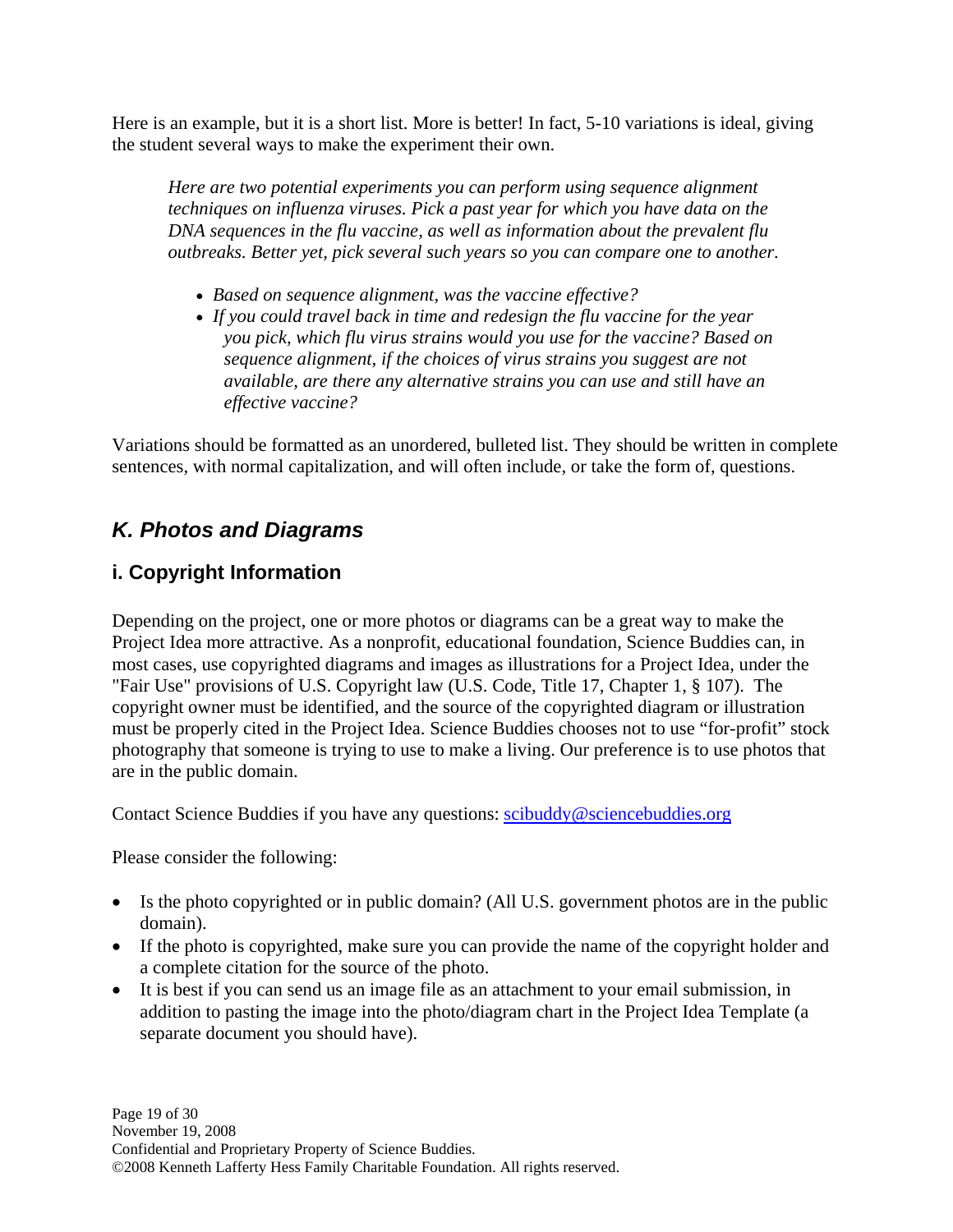#### <span id="page-19-0"></span>**ii. Credits**

Science Buddies can only post images in the public domain, for which the author holds the copyright, or for which they have obtained permission from the owner.

The Image Credits database, linked to on the bottom of all our webpages, contains copyright/credit information for the photos and images displayed on the website. If an image is not listed in the database, then those images are Copyright ©2002-2008 Kenneth Lafferty Hess Family Charitable Foundation. All Rights Reserved.

## *L. Projects Based on Public Domain Databases*

#### **i. Overview**

There is a wide variety of real-time, scientific data available over the Internet. For example, data from the NASA Solar & Heliospheric Observatory (SOHO) satellite is archived and publicly available at [http://sohowww.nascom.nasa.gov/.](http://sohowww.nascom.nasa.gov/) In some cases, students can actually control advanced scientific equipment, such as an electron microscope at the Beckman Institute and a number of telescopes worldwide, via the Internet. These data and tools can help students learn science in a more exciting, real-world, and meaningful way than traditional classroom lectures, demonstrations, and experiments.

Moreover, the cost of undertaking projects that utilize public domain data or tools is very low, making them appropriate for students from a wide variety of backgrounds.

#### **ii. Background Information**

Typically there will be important background information that is easily understood by the student, but not available in an age-appropriate or public domain format. For example, there may or may not be an existing write-up on why we share genes with other animals. The author will need to prepare these materials. Sometimes, portions of the background material must be written from scratch.

Often, public domain tools are written by and for graduate students and researchers. The Cuttingedge writer will need to prepare appropriate instructions for using such tools, if they are required.

#### **iii. Special Cases**

There are often a number of "flaws" in public domain data. For example, in genomics, sometimes a search for a specific gene may bring up a couple dozen "hits," some much better than others. The author will need to offer instruction on how to differentiate among the hits (and/or provide real-time mentoring to offer advice in our Ask an Expert Forum: [http://www.sciencebuddies.com/science-fair-projects/ask\\_an\\_expert\\_intro.shtml](http://www.sciencebuddies.com/science-fair-projects/ask_an_expert_intro.shtml)).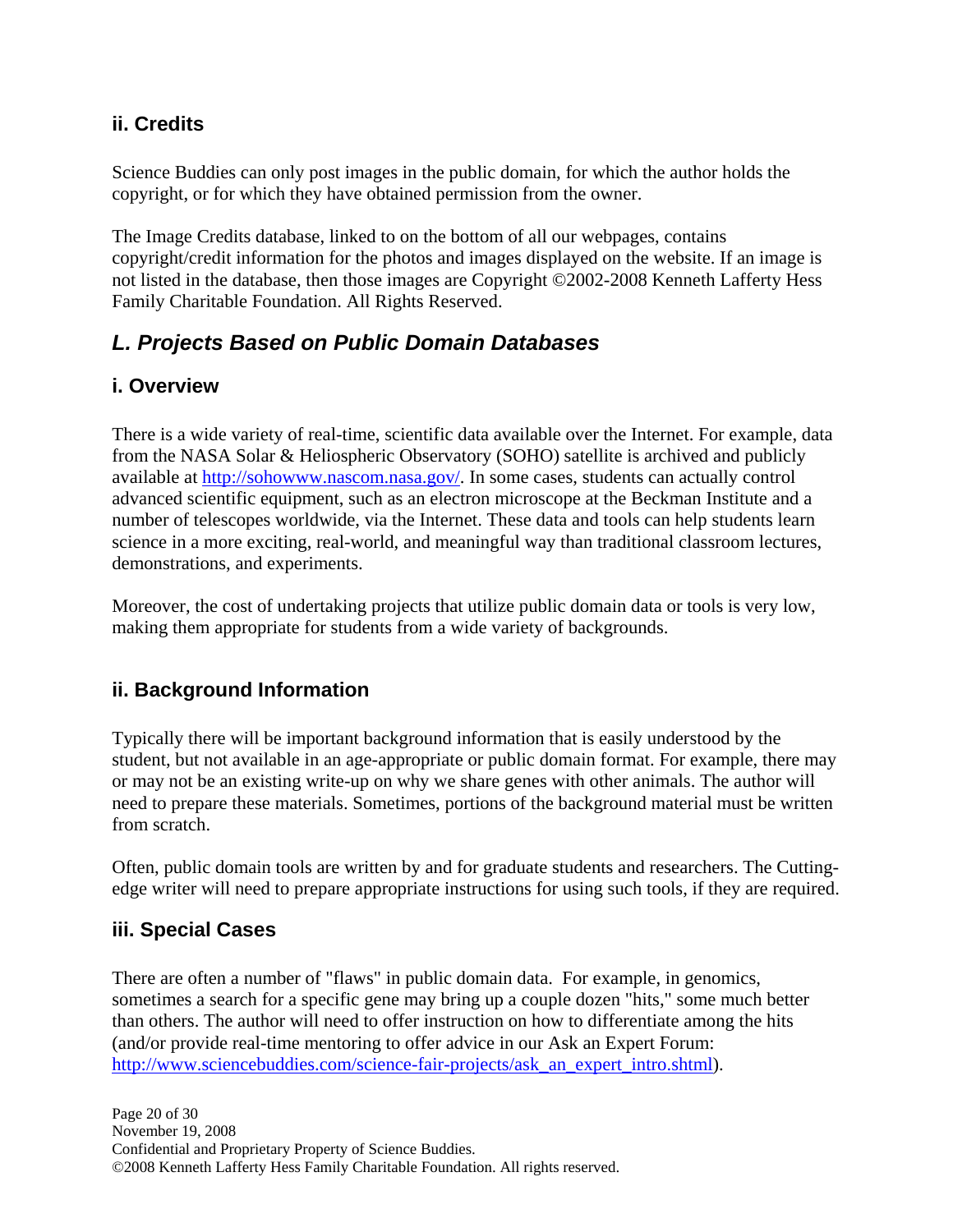## <span id="page-20-0"></span>**iv. Additional Considerations**

In some cases (e.g., experiments involving exploratory science), it might be difficult to develop the hypothesis if it requires an additional level of knowledge beyond the student's capability. In such cases, the author may want to go further than normal to assist the student in formulating a hypothesis.

# **4. Supplier Guidelines**

## *A. Objectives*

- Offer our visitors the options to buy all the parts in one place and, in turn, save people time and frustration.
- Increase the odds of project completion and success by eliminating the hurdles to finding and sourcing the right materials for a project.
- At the same time, we want multiple sources whenever possible to minimize the risk of out-of-stock situations.

## *B. Guidelines*

- When developing a new Project Idea, identify suppliers that you would like to use from our list of Approved Suppliers: [http://www.sciencebuddies.org/science-fair](http://www.sciencebuddies.org/science-fair-projects/project_supplies.shtml)[projects/project\\_supplies.shtml](http://www.sciencebuddies.org/science-fair-projects/project_supplies.shtml) (also found below). Make sure to check the online version, as we will keep it updated with any changes in our suppliers. While selecting a supplier, here are some things to consider:
	- o Can they provide all or almost all of the parts required for this project? Whenever possible, one source is better than two.
	- o It's not necessary to shop for the lowest price on each part, as long as the supplier is reasonably priced (having to place multiple orders with multiple shipping charges vs. one order from one supplier might outweigh the differences in cost).
	- o We have a relationship with Home Training Tools and they may stock additional items for us. If their product line is missing something from what a project requires we can always check if they will add it.
- Ideally each Project Idea will offer our visitors a "one-stop shopping" option (e.g. The ability to buy all of the parts from a single supplier). Certain parts may need to be sourced from unique suppliers, which is OK, but we should try to keep this at a minimum.
- Sourcing the materials:
	- o Identify the supplier.
	- o Find the part number for each item in the materials list from the supplier.
	- o For electronics projects, our rule is to order the part and try it. Writers should use their judgment for other project areas.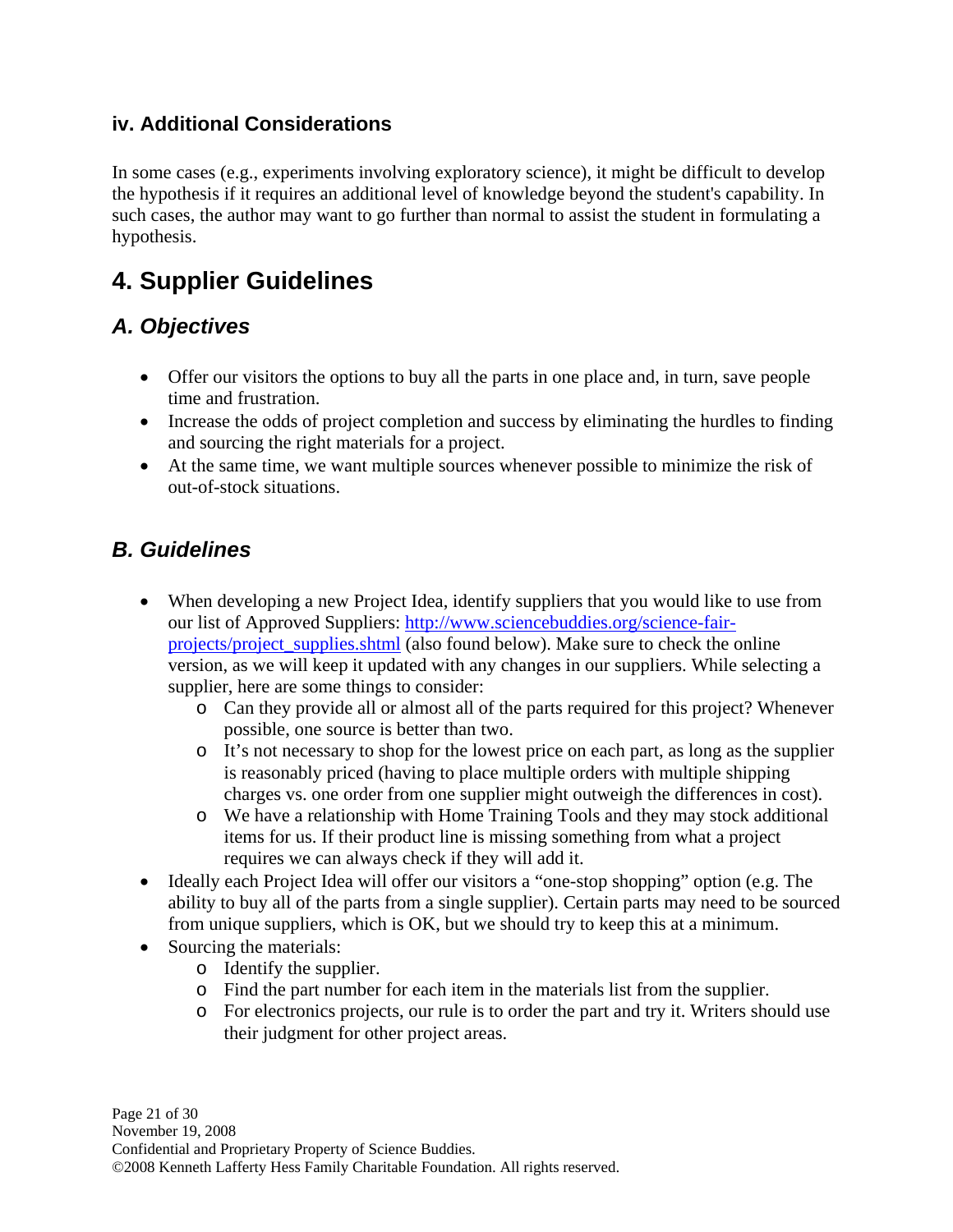- o It is imperative to provide information on tolerances and the acceptability of substitutes: What is the range of acceptable parts or materials? Must an exact part be used?
- Each Project Idea page should have a matrix that looks something like this so users can go to the supplier website, enter the part numbers, and check out. This is just an example of how the table might be completed. This project uses the parts list from the Cool Junctions Project Idea, but the data in the table is all made up just to show how the different columns might be used.

| <b>Materials</b>      | <b>DigiKey</b> | <b>Mouser</b>        | $\mathbf{Joe's}$   | <b>Important Notes / Comments</b> |
|-----------------------|----------------|----------------------|--------------------|-----------------------------------|
| <b>Description</b>    |                |                      | <b>Electronics</b> |                                   |
| Digital or analog     |                |                      | JO-12-34-MM        | You need a multimeter with a      |
| multimeter            |                |                      |                    | scale that reads from $0 - 10$ or |
|                       |                |                      |                    | 15 milliamps.                     |
| 1Kohm $1/2W$          | #567890        | M <sub>2</sub> -1234 |                    | You can use a resistor with a     |
| resistor $+/- 2\%$ to |                |                      |                    | tighter tolerance and/or a        |
| control the voltage   |                |                      |                    | higher wattage rating.            |
| Test leads with       | #345678        | ME-1234              |                    |                                   |
| alligator clips       |                |                      |                    |                                   |
| A beaker or cup to    |                |                      |                    | Available around the house or     |
| hold ice or cold      |                |                      |                    | from local hardware store         |
| water                 |                |                      |                    |                                   |
| Candle or other       |                |                      |                    | Available around the house or     |
| heat source           |                |                      |                    | form local hardware store         |
| Lengths of wire       |                |                      |                    | Available at local hardware       |
| made of different     |                |                      |                    | store                             |
| metals, e.g.,         |                |                      |                    |                                   |
|                       |                |                      |                    |                                   |
| iron                  |                |                      |                    |                                   |
| copper                |                |                      |                    |                                   |
| constantan            |                |                      |                    |                                   |
| aluminum              |                |                      |                    |                                   |
|                       |                |                      |                    |                                   |
| 9-V Battery           |                |                      |                    | Available at most grocery,        |
|                       |                |                      |                    | drug, and hardware stores         |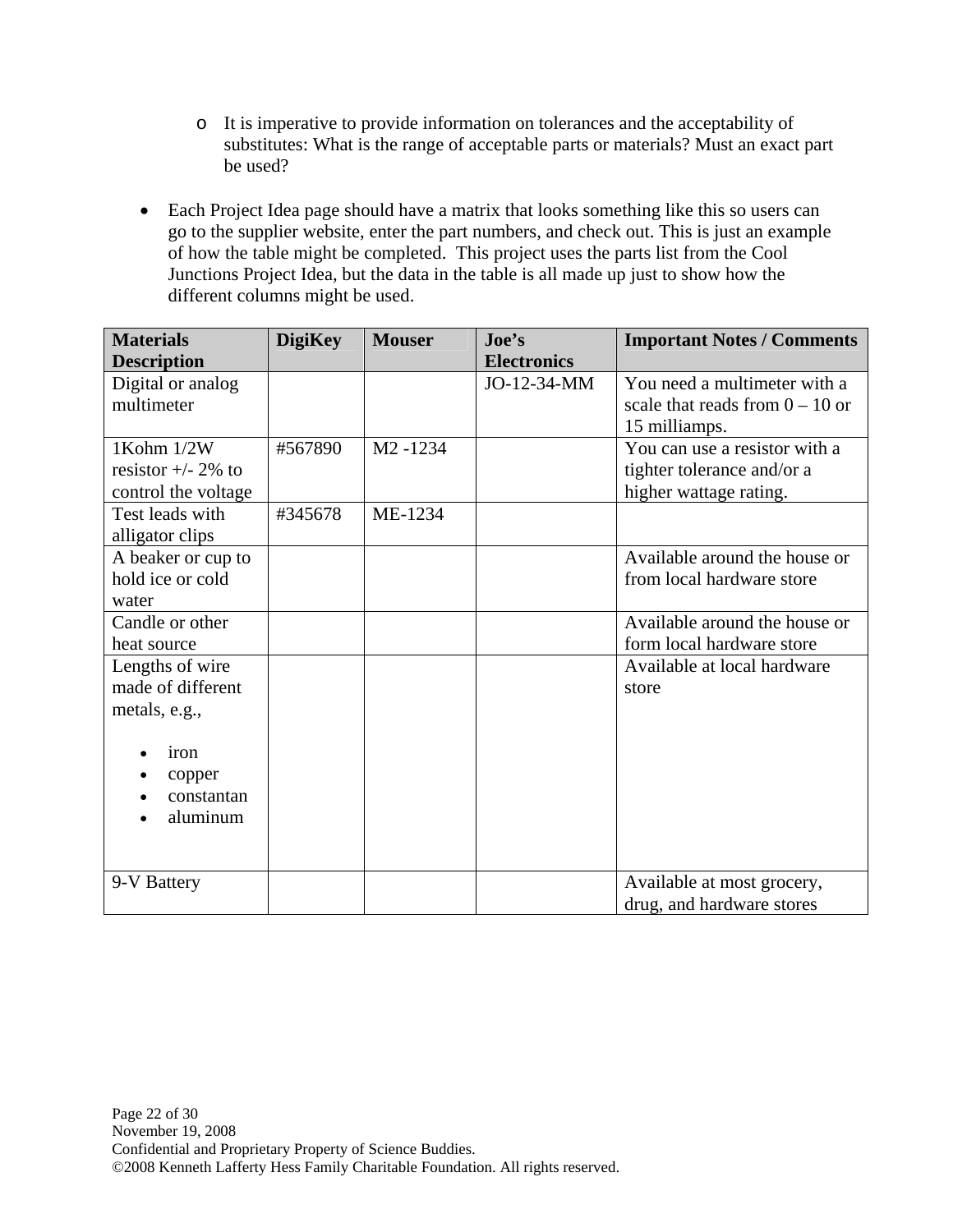# <span id="page-22-0"></span>**Appendix 1: What Is a Typical Student's Educational Background?**

This table (based on California standards) is an attempt to summarize a typical middle school student's educational preparation. Students in a remedial situation will obviously be below these guidelines, while high school students should (but may not) surpass them. Links to standards in other states appear below the table.

Some highlights:

- At the 7th grade level, students will have had little if any previous exposure to the concept of an independent or dependent variable.
- The bibliography that Science Buddies requires will be the first ever for some students. Footnotes are generally first covered in 8th grade.
- The Review of Literature for a middle school science fair project will most likely be the longest paper the student has ever written. Indeed, California standards call for papers of only 1-2 pages in length through the 8th grade.

Clearly, the Science Buddies experience, in addressing these important aspects of learning, will be a key component of the student's education.

|                        | <b>6th Grade</b>               | <b>7th Grade</b>                | <b>8th Grade</b>              |
|------------------------|--------------------------------|---------------------------------|-------------------------------|
|                        | <b>Curriculum</b>              | <b>Curriculum</b>               | <b>Curriculum</b>             |
|                        | (or beginning 7th              | (or beginning 8th               | (or beginning 9th             |
|                        | Grade)                         | Grade)                          | Grade)                        |
| <b>Science Content</b> | Focus on Earth Science         | Focus on Life Science           | Focus on Physical Science     |
|                        | • Plate Tectonics and Earth's  | $\bullet$ Cell Biology          | • Motion                      |
|                        | Structure                      | $\bullet$ Genetics              | $\bullet$ Forces              |
|                        | • Shaping Earth's Surface      | $\bullet$ Evolution             | • Structure of Matter         |
|                        | • Heat (Thermal Energy)        | • Earth and Life History        | • Earth in the Solar System   |
|                        | • Energy in the Earth System   | • Structure and Function in     | • Chemical Reactions          |
|                        | $\bullet$ Ecology              | Living Systems                  | • Chemistry of Living Systems |
|                        | $\bullet$ Resources            | • Physical Principles in Living | • Periodic Table              |
|                        |                                | <b>Systems</b>                  | • Density and Buoyancy        |
|                        | http://www.cde.ca.gov/standard |                                 |                               |
|                        | s/science/grade6.html          | http://www.cde.ca.gov/standar   | http://www.cde.ca.gov/standar |
|                        |                                | ds/science/grade7.html          | ds/science/grade8.html        |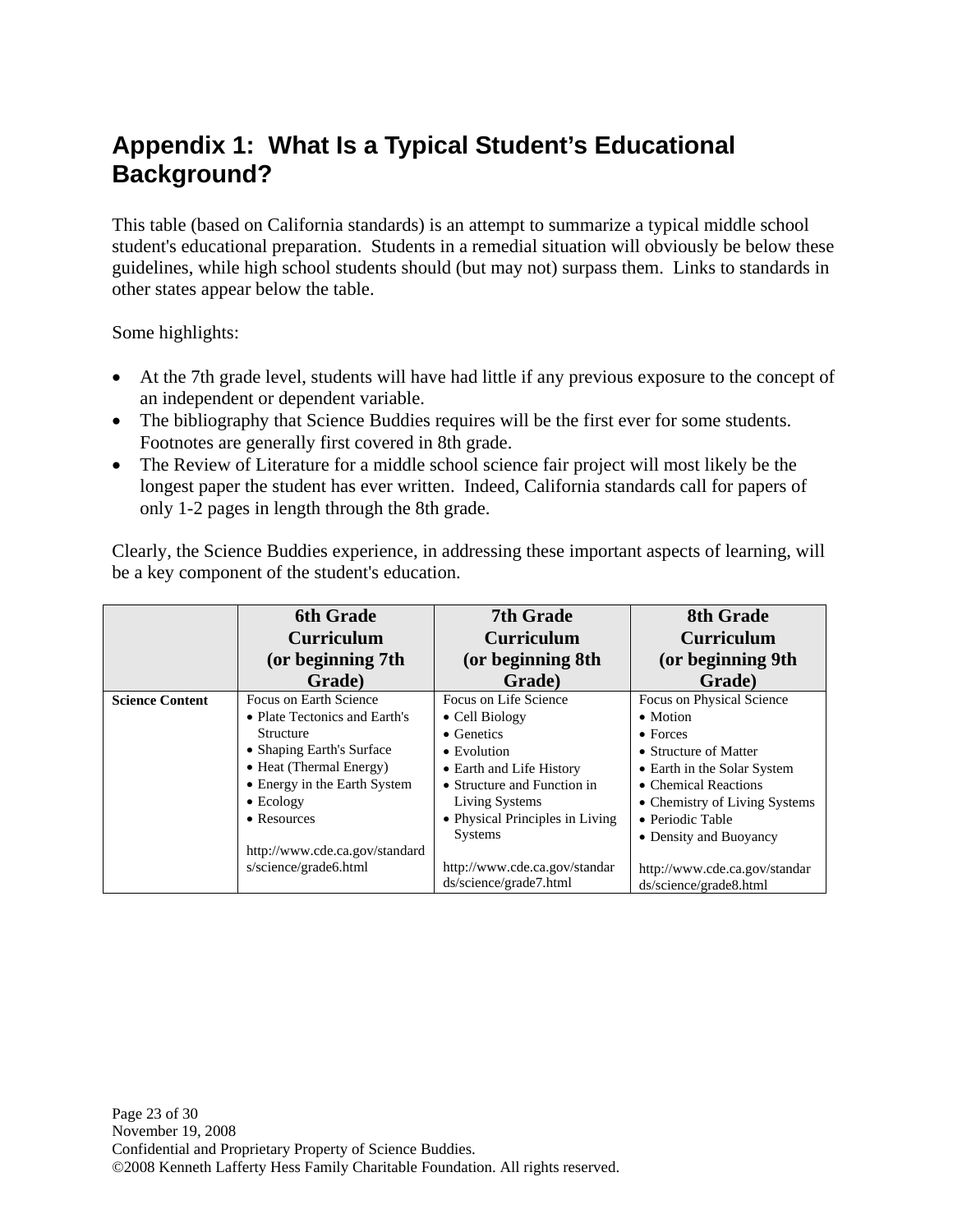|                                | <b>6th Grade</b>                                                 | <b>7th Grade</b>                                                    | 8th Grade                                                        |
|--------------------------------|------------------------------------------------------------------|---------------------------------------------------------------------|------------------------------------------------------------------|
|                                | <b>Curriculum</b>                                                | <b>Curriculum</b>                                                   | Curriculum                                                       |
|                                | (or beginning 7th                                                | (or beginning 8th                                                   | (or beginning 9th                                                |
|                                | Grade)                                                           | Grade)                                                              | Grade)                                                           |
| <b>Investigation &amp;</b>     | Students able to:                                                | Students able to:                                                   | Students able to:                                                |
| <b>Experimentation</b>         | a. Develop a hypothesis.                                         |                                                                     | a. Plan and conduct a scientific                                 |
|                                |                                                                  | a. Select and use appropriate<br>tools and technology (including    | investigation to test a                                          |
|                                | b. Select and use appropriate                                    | calculators, computers,                                             | hypothesis.                                                      |
|                                | tools and technology (including                                  | balances, spring scales,                                            |                                                                  |
|                                | calculators, computers,<br>balances, spring scales,              | microscopes, and binoculars) to<br>perform tests, collect data, and | b. Evaluate the accuracy and<br>reproducibility of data.         |
|                                | microscopes, and binoculars) to                                  | display data.                                                       |                                                                  |
|                                | perform tests, collect data, and                                 |                                                                     | c. Distinguish between variable                                  |
|                                | display data.                                                    | b. Use a variety of print and<br>electronic resources (including    | and controlled parameters in a<br>test.                          |
|                                | c. Construct appropriate graphs                                  | the World Wide Web) to                                              |                                                                  |
|                                | from data and develop                                            | collect information and                                             | d. Recognize the slope of the                                    |
|                                | qualitative statements about the<br>relationships between        | evidence as part of a research<br>project.                          | linear graph as the constant in<br>the relationship $y = kx$ and |
|                                | variables.                                                       |                                                                     | apply this principle in                                          |
|                                |                                                                  | c. Communicate the logical                                          | interpreting graphs constructed                                  |
|                                | d. Communicate the steps and<br>results from an investigation in | connection among hypotheses,<br>science concepts, tests             | from data.                                                       |
|                                | written reports and oral                                         | conducted, data collected, and                                      | e. Construct appropriate graphs                                  |
|                                | presentations.                                                   | conclusions drawn from the                                          | from data and develop                                            |
|                                | e. Recognize whether evidence                                    | scientific evidence.                                                | quantitative statements about<br>the relationships between       |
|                                | is consistent with a proposed                                    | d. Construct scale models,                                          | variables.                                                       |
|                                | explanation.                                                     | maps, and appropriately                                             |                                                                  |
|                                | f. Read a topographic map and                                    | labeled diagrams to<br>communicate scientific                       | f. Apply simple mathematic<br>relationships to determine a       |
|                                | a geologic map for evidence                                      | knowledge (e.g., motion of                                          | missing quantity in a                                            |
|                                | provided on the maps and                                         | Earth's plates and cell                                             | mathematic expression, given                                     |
|                                | construct and interpret a simple<br>scale map.                   | structure).                                                         | the two remaining terms<br>$(including speed =$                  |
|                                |                                                                  | e. Communicate the steps and                                        | distance/time, density =                                         |
|                                | g. Interpret events by sequence                                  | results from an investigation in                                    | $mass/volume, force = pressure$                                  |
|                                | and time from natural<br>phenomena (e.g., the relative           | written reports and oral<br>presentations.                          | x area, volume $=$ area x<br>height).                            |
| ages of rocks and intrusions). |                                                                  |                                                                     |                                                                  |
|                                |                                                                  |                                                                     | g. Distinguish between linear                                    |
|                                | h. Identify changes in natural                                   |                                                                     | and nonlinear relationships on                                   |
|                                | phenomena over time without<br>manipulating the phenomena        |                                                                     | a graph of data.                                                 |
|                                | (e.g., a tree limb, a grove of                                   |                                                                     |                                                                  |
|                                | trees, a stream, a hill slope).                                  |                                                                     |                                                                  |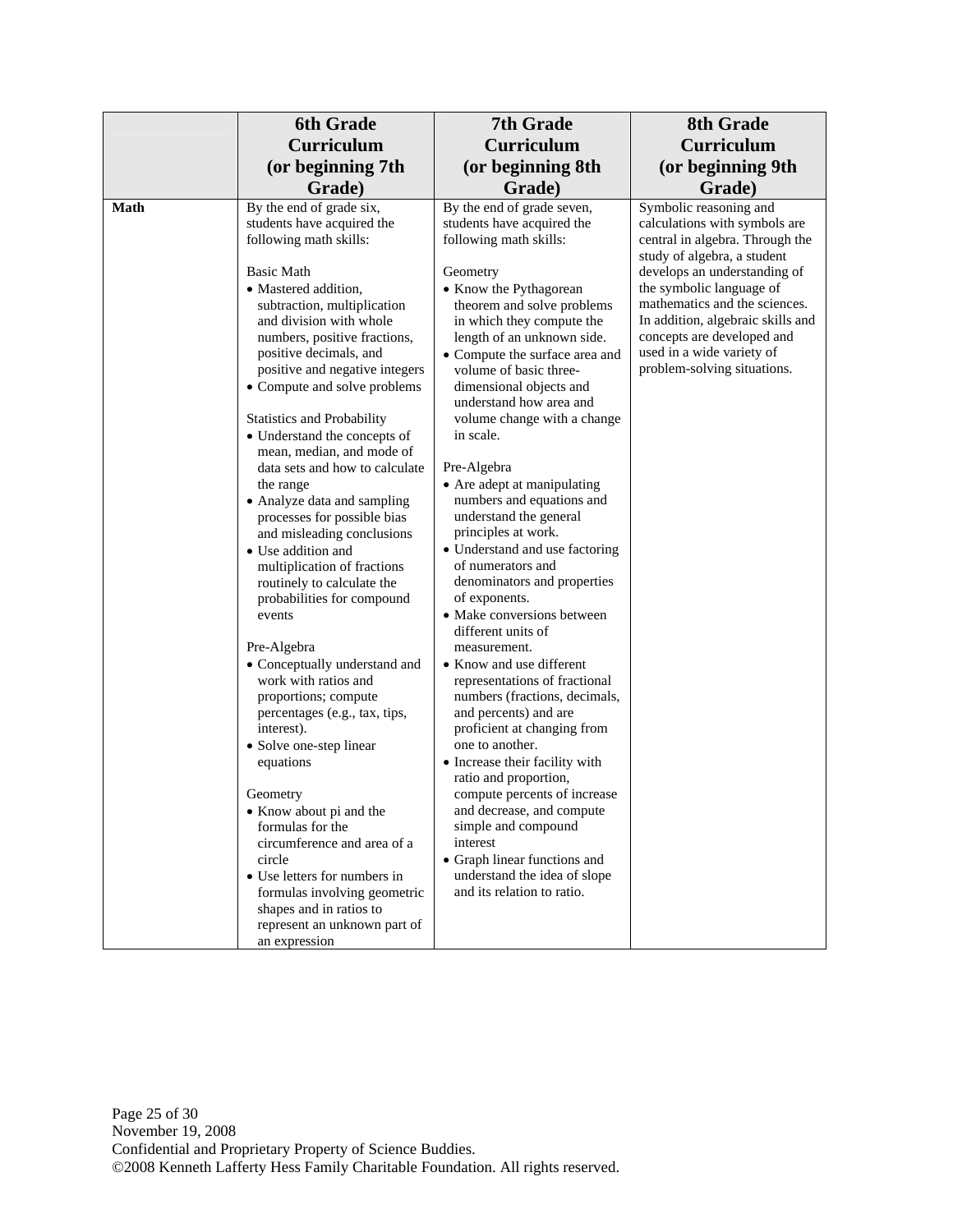|                                              | <b>6th Grade</b>                                                                                                                                                                                                                                                                                                                                                                                       | 7th Grade                                                                                                                                                                                                                                                                                                                                                                                                                                                                                                               | 8th Grade                                                                                                                                                                                                                                                                                                                                                                                                                                                                                                                                                                                                                                                                                                                                                                                                                                |
|----------------------------------------------|--------------------------------------------------------------------------------------------------------------------------------------------------------------------------------------------------------------------------------------------------------------------------------------------------------------------------------------------------------------------------------------------------------|-------------------------------------------------------------------------------------------------------------------------------------------------------------------------------------------------------------------------------------------------------------------------------------------------------------------------------------------------------------------------------------------------------------------------------------------------------------------------------------------------------------------------|------------------------------------------------------------------------------------------------------------------------------------------------------------------------------------------------------------------------------------------------------------------------------------------------------------------------------------------------------------------------------------------------------------------------------------------------------------------------------------------------------------------------------------------------------------------------------------------------------------------------------------------------------------------------------------------------------------------------------------------------------------------------------------------------------------------------------------------|
|                                              | <b>Curriculum</b>                                                                                                                                                                                                                                                                                                                                                                                      | <b>Curriculum</b>                                                                                                                                                                                                                                                                                                                                                                                                                                                                                                       | <b>Curriculum</b>                                                                                                                                                                                                                                                                                                                                                                                                                                                                                                                                                                                                                                                                                                                                                                                                                        |
|                                              | (or beginning 7th                                                                                                                                                                                                                                                                                                                                                                                      | (or beginning 8th                                                                                                                                                                                                                                                                                                                                                                                                                                                                                                       | (or beginning 9th                                                                                                                                                                                                                                                                                                                                                                                                                                                                                                                                                                                                                                                                                                                                                                                                                        |
|                                              | Grade)                                                                                                                                                                                                                                                                                                                                                                                                 | Grade)                                                                                                                                                                                                                                                                                                                                                                                                                                                                                                                  | Grade)                                                                                                                                                                                                                                                                                                                                                                                                                                                                                                                                                                                                                                                                                                                                                                                                                                   |
| <b>Writing (Research</b>                     | a. Use organizational features                                                                                                                                                                                                                                                                                                                                                                         | a. Identify topics; ask and                                                                                                                                                                                                                                                                                                                                                                                                                                                                                             | a. Plan and conduct multiple-                                                                                                                                                                                                                                                                                                                                                                                                                                                                                                                                                                                                                                                                                                                                                                                                            |
| & Techniques)                                | of electronic text (e.g., bulletin<br>boards, databases, keyword<br>searches, e-mail addresses) to<br>locate information.<br>b. Compose documents with<br>appropriate formatting by using<br>word-processing skills and<br>principles of design (e.g.,<br>margins, tabs, spacing,<br>columns, page orientation).                                                                                       | evaluate questions; and<br>develop ideas leading to<br>inquiry, investigation, and<br>research.<br>b. Give credit for both quoted<br>and paraphrased information in<br>a bibliography by using a<br>consistent and sanctioned<br>format and methodology for<br>citations.<br>c. Create documents by using<br>word-processing skills and<br>publishing programs; develop<br>simple databases and<br>spreadsheets to manage<br>information and prepare<br>reports.                                                        | step information searches by<br>using computer networks and<br>modems.<br>b. Achieve an effective balance<br>between researched<br>information and original ideas.                                                                                                                                                                                                                                                                                                                                                                                                                                                                                                                                                                                                                                                                       |
| <b>Writing (Research</b><br><b>Reports</b> ) | Able to write research reports<br>of 500-700 words (1-2 typed<br>pages):<br>a. Pose relevant questions with<br>a scope narrow enough to be<br>thoroughly covered.<br>b. Support the main idea or<br>ideas with facts, details,<br>examples, and explanations<br>from multiple authoritative<br>sources (e.g., speakers,<br>periodicals, online information<br>searches).<br>c. Include a bibliography. | Able to write research reports<br>of 500-700 words (1-2 typed<br>pages):<br>a. Pose relevant and tightly<br>drawn questions about the<br>topic.<br>b. Convey clear and accurate<br>perspectives on the subject.<br>c. Include evidence compiled<br>through the formal research<br>process (e.g., use of a card<br>catalog, Reader's Guide to<br>Periodical Literature, a<br>computer catalog, magazines,<br>newspapers, dictionaries).<br>d. Document reference sources<br>by means of footnotes and a<br>bibliography. | Able to write research reports<br>of 500-700 words (1-2 typed<br>pages):<br>a. Define a thesis.<br>b. Record important ideas,<br>concepts, and direct quotations<br>from significant information<br>sources and paraphrase and<br>summarize all perspectives on<br>the topic, as appropriate.<br>c. Use a variety of primary and<br>secondary sources and<br>distinguish the nature and value<br>of each.<br>d. Organize and display<br>information on charts, maps,<br>and graphs.<br>Write technical documents:<br>a. Identify the sequence of<br>activities needed to design a<br>system, operate a tool, or<br>explain the bylaws of an<br>organization.<br>b. Include all the factors and<br>variables that need to be<br>considered.<br>c. Use formatting techniques<br>(e.g., headings, differing fonts)<br>to aid comprehension. |

More on Educational Standards:

California: http://www.cde.ca.gov/standards/

New York: http://usny.nysed.gov/teachers/nyslearningstandards.html

Oregon: http://www.ode.state.or.us/cifs/

Virginia: http://www.pen.k12.va.us/VDOE/Superintendent/Sols/home.shtml

Page 26 of 30

November 19, 2008

Confidential and Proprietary Property of Science Buddies.

©2008 Kenneth Lafferty Hess Family Charitable Foundation. All rights reserved.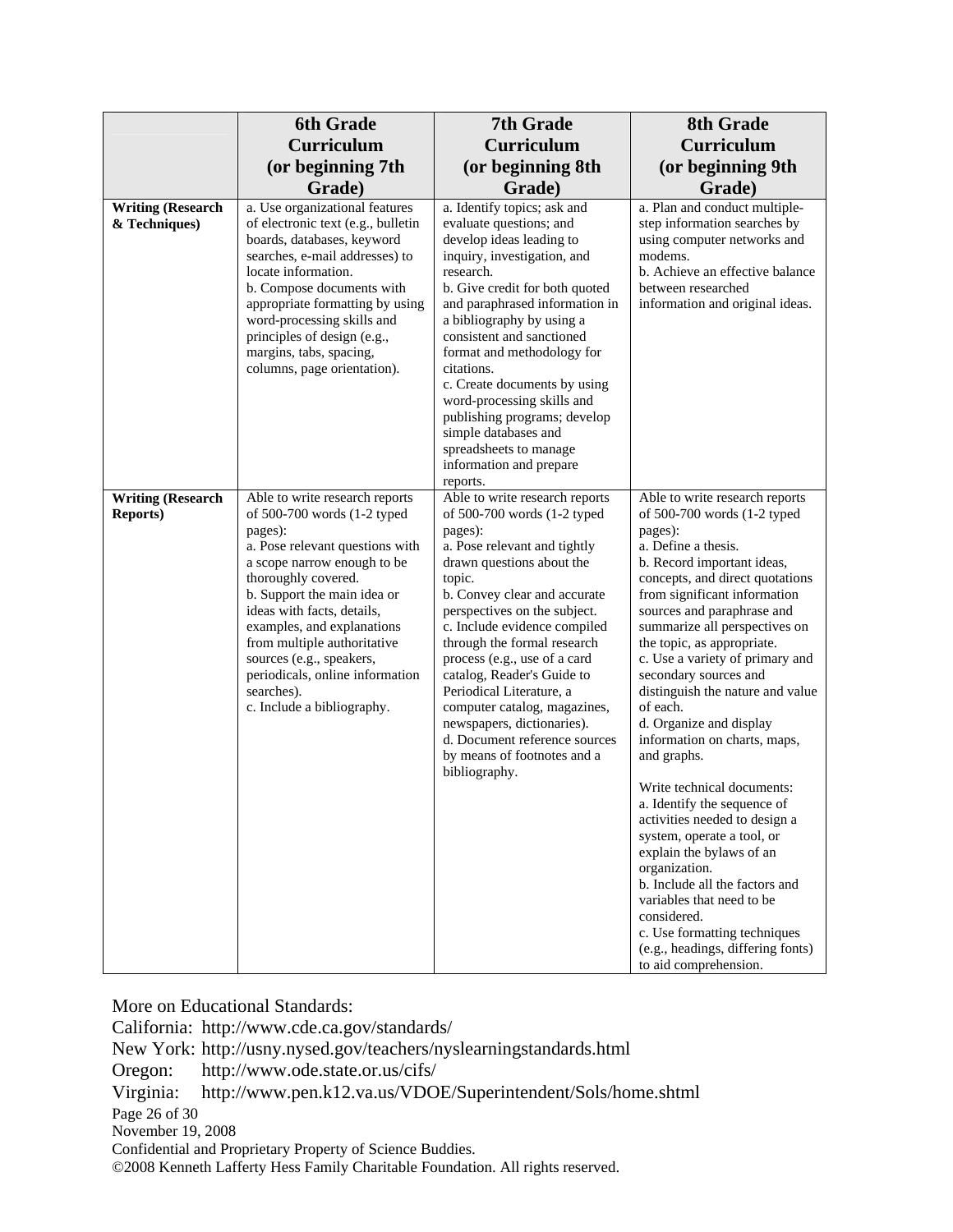# <span id="page-26-0"></span>**Appendix 2: Science Fair Project Expectations**

Students participating in the Science Buddies Online Mentoring Program must meet the following MINIMUM requirements for their assignments. If the classroom requirements are lower, Science Buddies participants must still meet these minimums for the assignments submitted to the Assignment Folder. If the classroom requirements are higher, then students should follow their teacher's requirements.

| <b>Assignment</b>           | <b>Minimum Requirement</b>                                |
|-----------------------------|-----------------------------------------------------------|
| Bibliography                | Minimum of 3 offline sources, including at least one      |
|                             | encyclopedia                                              |
| <b>Review of Literature</b> | Minimum of 2 pages in length (700 words)                  |
| Repetitions                 | Minimum of 3 runs of an experiment                        |
|                             |                                                           |
|                             | If working with plants, should have a minimum of 3 plants |
|                             | per variable tested                                       |

We encourage students to exceed the minimums, and most Cutting Edge Projects would require substantially more effort in a Review of Literature. Of course, students working on their own, outside our Online Mentoring Program, will be working at a variety of different minimums or standards of performance.

This table gives an idea of the level of work expected at different levels of competition.

| <b>Expectations for</b><br><b>Science Fair Projects</b>                                                                                                                                                                                                                                                           | <b>Middle School Level (Grades 6-8)</b> |                                                                                                                                                                                                                                 | <b>High School Level (Grades 9-12)</b>                                                                                                                                 |                                                                                                                                                                                                                                                                               |
|-------------------------------------------------------------------------------------------------------------------------------------------------------------------------------------------------------------------------------------------------------------------------------------------------------------------|-----------------------------------------|---------------------------------------------------------------------------------------------------------------------------------------------------------------------------------------------------------------------------------|------------------------------------------------------------------------------------------------------------------------------------------------------------------------|-------------------------------------------------------------------------------------------------------------------------------------------------------------------------------------------------------------------------------------------------------------------------------|
| <b>Aspect of the Project</b>                                                                                                                                                                                                                                                                                      | <b>School Science</b><br>Fair           | <b>State Science</b><br>Fair                                                                                                                                                                                                    | <b>State Science Fair</b>                                                                                                                                              | <b>Intel Int'l Science</b><br>& Engineering<br>Fair                                                                                                                                                                                                                           |
| <b>Topic</b><br>Overall, judges prefer a<br>simple experiment<br>wherein the student<br>displays complete<br>mastery of the<br>underlying theory and<br>can thoroughly explain<br>why the experiment turns<br>out the way it does over<br>a more sophisticated<br>project that the student<br>understands poorly. |                                         | $\bullet$ Original<br>scientific<br>research rare at<br>this age<br>• OK to repeat<br>an experiment<br>first done 1,<br>10, or 100<br>years ago<br>• Originality<br>more often<br>displayed in<br>technique and<br>presentation | • Original research<br>more common<br>than at middle<br>school level<br>• Some projects<br>done in a<br>university<br>research setting<br>under a college<br>professor | • Majority of<br>projects are<br>original research<br>• Many projects<br>done in a<br>university<br>research setting<br>under a college<br>professor<br>• 10-15\% of<br>participants file<br>patents on their<br>work<br>• Many publish<br>results in a<br>scientific journal |

Page 27 of 30 November 19, 2008 Confidential and Proprietary Property of Science Buddies. ©2008 Kenneth Lafferty Hess Family Charitable Foundation. All rights reserved.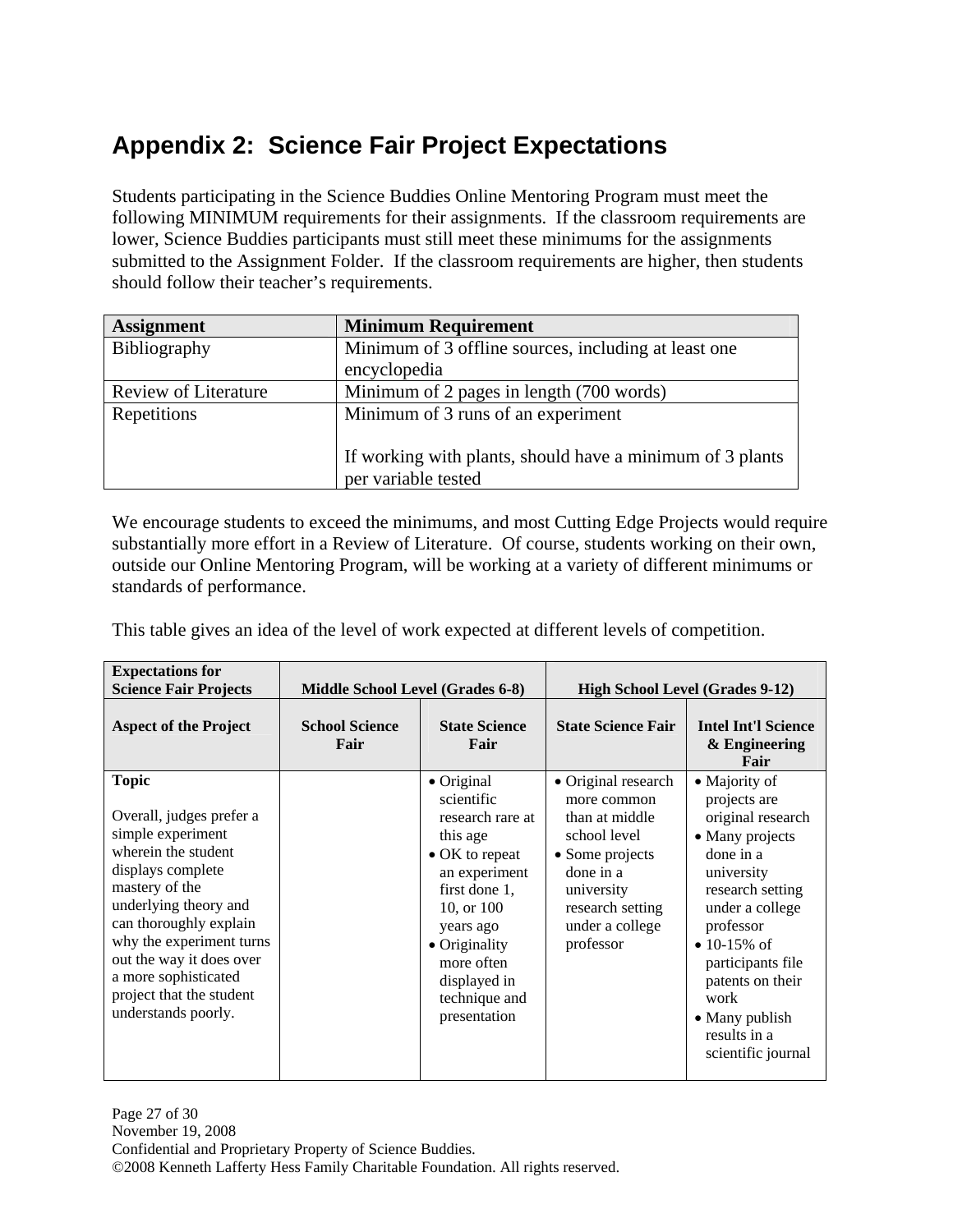| <b>Expectations for</b><br><b>Science Fair Projects</b>                                                                                                                                                                                                                                                                                                                                                                                                                    | Middle School Level (Grades 6-8)                                                                                                      |                                                                                                                                                                                                        | <b>High School Level (Grades 9-12)</b>                                                                                                                                                                                                                 |                                                                                                                                                                                                                                                                |
|----------------------------------------------------------------------------------------------------------------------------------------------------------------------------------------------------------------------------------------------------------------------------------------------------------------------------------------------------------------------------------------------------------------------------------------------------------------------------|---------------------------------------------------------------------------------------------------------------------------------------|--------------------------------------------------------------------------------------------------------------------------------------------------------------------------------------------------------|--------------------------------------------------------------------------------------------------------------------------------------------------------------------------------------------------------------------------------------------------------|----------------------------------------------------------------------------------------------------------------------------------------------------------------------------------------------------------------------------------------------------------------|
| <b>Aspect of the Project</b>                                                                                                                                                                                                                                                                                                                                                                                                                                               | <b>School Science</b><br>Fair                                                                                                         | <b>State Science</b><br>Fair                                                                                                                                                                           | <b>State Science Fair</b>                                                                                                                                                                                                                              | <b>Intel Int'l Science</b><br>& Engineering<br>Fair                                                                                                                                                                                                            |
| <b>Background Research</b><br>As the level of<br>competition increases,<br>judges expect, sources<br>that are a bit beyond the<br>student's years,<br>information that stretches<br>his or her thinking, but<br>not too far.<br>"students are expected<br>to have a thorough<br>understanding of the<br>work that they have<br>done. The students must<br>know why the<br>experiments they have<br>assembled and operated<br>can provide the answers<br>they seek." - CSSF | • Encyclopedias<br>• Books targeted at<br>a middle school<br>audience<br>• Appropriate Web<br>resources                               | · Scientific<br>American<br>• American<br><i>Scientist</i><br>• High school<br>textbooks<br>• Appropriate<br>Web resources<br>• Research<br>should be<br>footnoted as<br>appropriate.                  | · Scientific<br>American<br>• American<br><i>Scientist</i><br>• College<br>textbooks<br>• Scientific<br>monographs<br>· Peer-reviewed<br>scientific journals<br>• Appropriate Web<br>resources<br>• Research should<br>be footnoted as<br>appropriate. | · Scientific<br>American<br>• American<br><i>Scientist</i><br>$\bullet$ College<br>textbooks<br>• Scientific<br>monographs<br>· Peer-reviewed<br>scientific journals<br>• Appropriate Web<br>resources<br>• Research should<br>be footnoted as<br>appropriate. |
| <b>Math Content</b><br>The Review of Literature<br>and subsequent data<br>analysis should contain<br>all the relevant math that<br>the student is capable of<br>understanding.                                                                                                                                                                                                                                                                                             | • Basic graphs that<br>show relationship<br>between variables<br>• Qualitative<br>description of<br>relationship<br>between variables | $\bullet$ Graphs that<br>show<br>relationship<br>between<br>variables<br>$\bullet$ Quantitative<br>statements<br>about the<br>relationships<br>between<br>variables<br>(equations not<br>generalities) |                                                                                                                                                                                                                                                        |                                                                                                                                                                                                                                                                |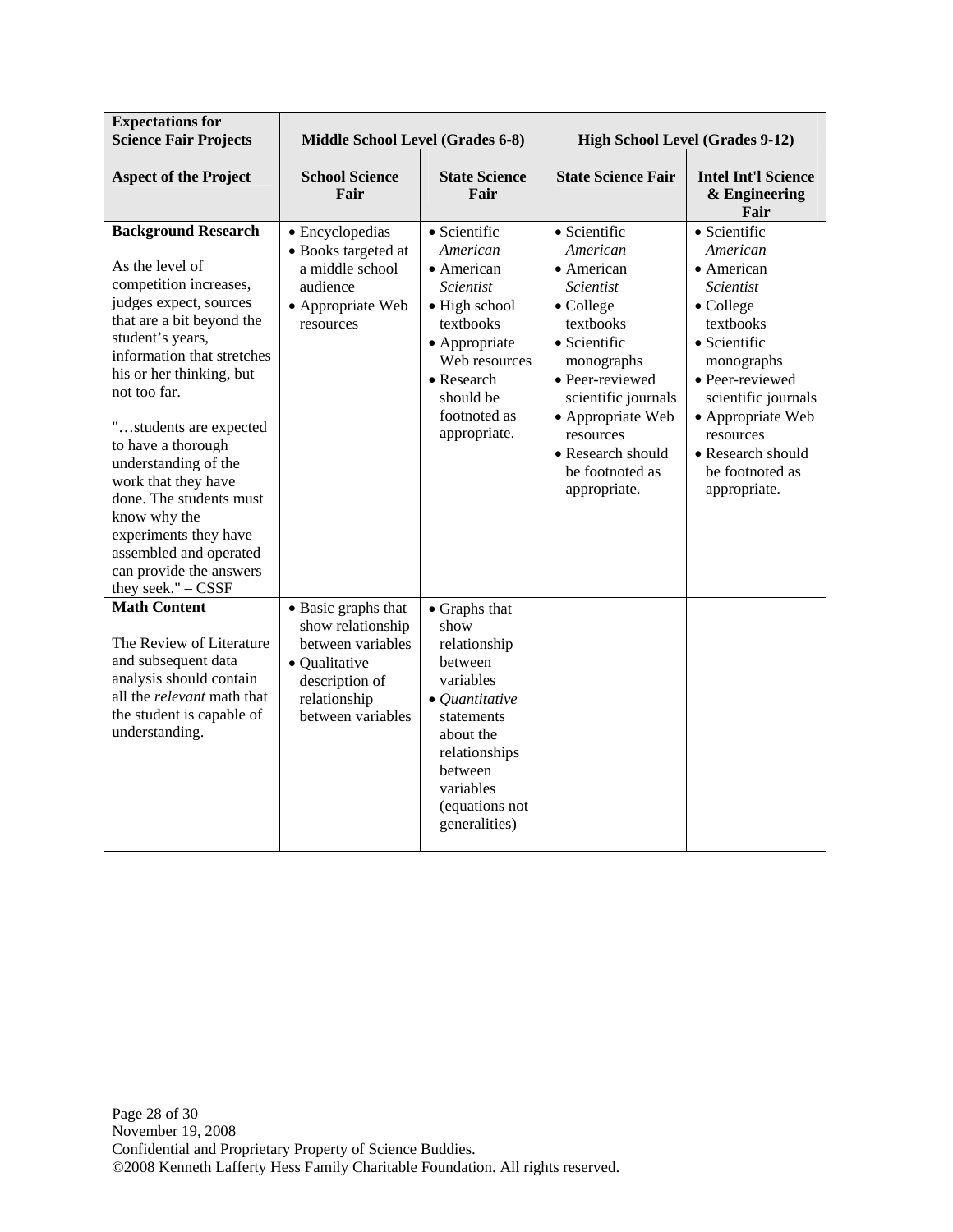| <b>Expectations for</b><br><b>Science Fair Projects</b>                                                                                                                                                                                                              | Middle School Level (Grades 6-8)                                                                      |                                                                                                                                                                                                                                                                                                          | <b>High School Level (Grades 9-12)</b>                                       |                                                                                                                                                                                                                 |
|----------------------------------------------------------------------------------------------------------------------------------------------------------------------------------------------------------------------------------------------------------------------|-------------------------------------------------------------------------------------------------------|----------------------------------------------------------------------------------------------------------------------------------------------------------------------------------------------------------------------------------------------------------------------------------------------------------|------------------------------------------------------------------------------|-----------------------------------------------------------------------------------------------------------------------------------------------------------------------------------------------------------------|
| <b>Aspect of the Project</b>                                                                                                                                                                                                                                         | <b>School Science</b><br>Fair                                                                         | <b>State Science</b><br>Fair                                                                                                                                                                                                                                                                             | <b>State Science Fair</b>                                                    | <b>Intel Int'l Science</b><br>& Engineering<br>Fair                                                                                                                                                             |
| <b>Experimental</b><br><b>Procedures</b><br>The methodology and<br>experimental design<br>should be appropriate for<br>the student's grade and<br>discipline.<br><b>Display Board</b>                                                                                | Standard display<br>boards (36" x 48"<br>folding to 36" x<br>24") available at<br>most office supply  | • Experiments<br>are appropriate<br>to achieve the<br>stated objective<br>• The sample<br>size and/or<br>number of<br>trials is<br>sufficient to<br>establish<br>validity<br>• The statistical<br>analysis is<br>appropriate for<br>the students'<br>grade and<br>discipline<br>Larger boards<br>common. | Larger boards<br>common.                                                     | • Experimental<br>procedures<br>follow "best<br>professional<br>practices" typical<br>of work to be<br>published in a<br>peer-reviewed<br>journal<br>Larger boards the<br>norm, up to 48"<br>wide by 108" tall. |
| <b>Judging</b><br>The higher the level of<br>competition, the more<br>important the role of<br>one-on-one interviews.<br>Interviews are a highly<br>effective means to<br>ascertain the student's<br>understanding of the<br>work presented on the<br>display board. | stores.<br>• Generally based<br>only on the<br>project notebook<br>and backboard<br>• Interviews rare | $\bullet$ One-on-one<br>interviews by<br>5-10 judges<br>key part of<br>process                                                                                                                                                                                                                           | $\bullet$ One-on-one<br>interviews by 5-<br>10 judges key<br>part of process | $\bullet$ One-on-one<br>interviews by 5-<br>10 judges<br>• If project done<br>under the<br>supervision of a<br>professional<br>research scientist.<br>his/her written<br>comments vitally<br>important          |